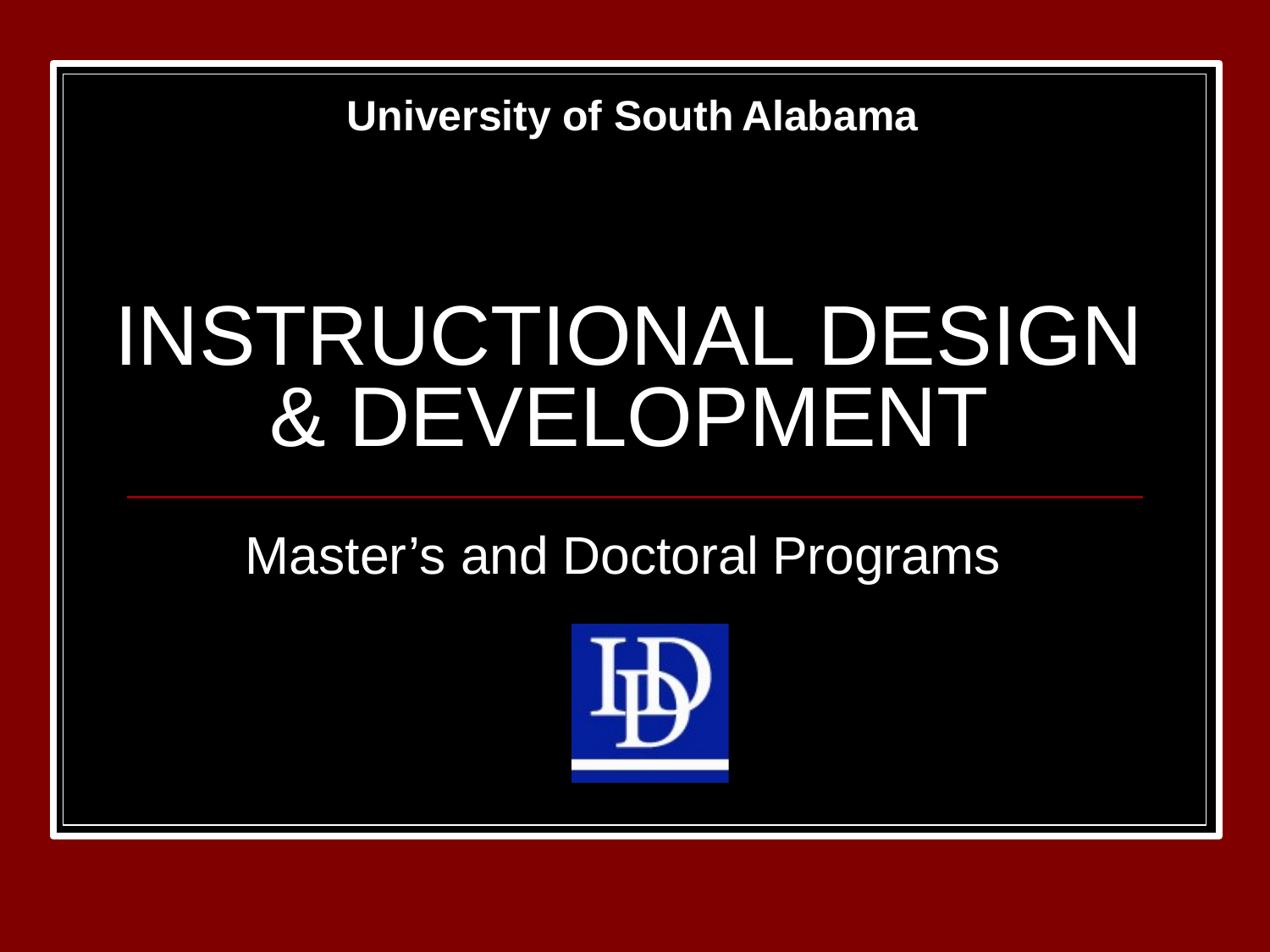# **OVERVIEW**

- **USA College of Education offers M.S. and Ph.D. degrees in Instructional Design & Development (IDD)**
- **IDD is a growing career field that offers exciting professional and academic opportunities**
- **USA IDD program has an international reputation for excellence and a strong record of job placements**
	- **Many majors offer great preparation for a successful career in IDD!**

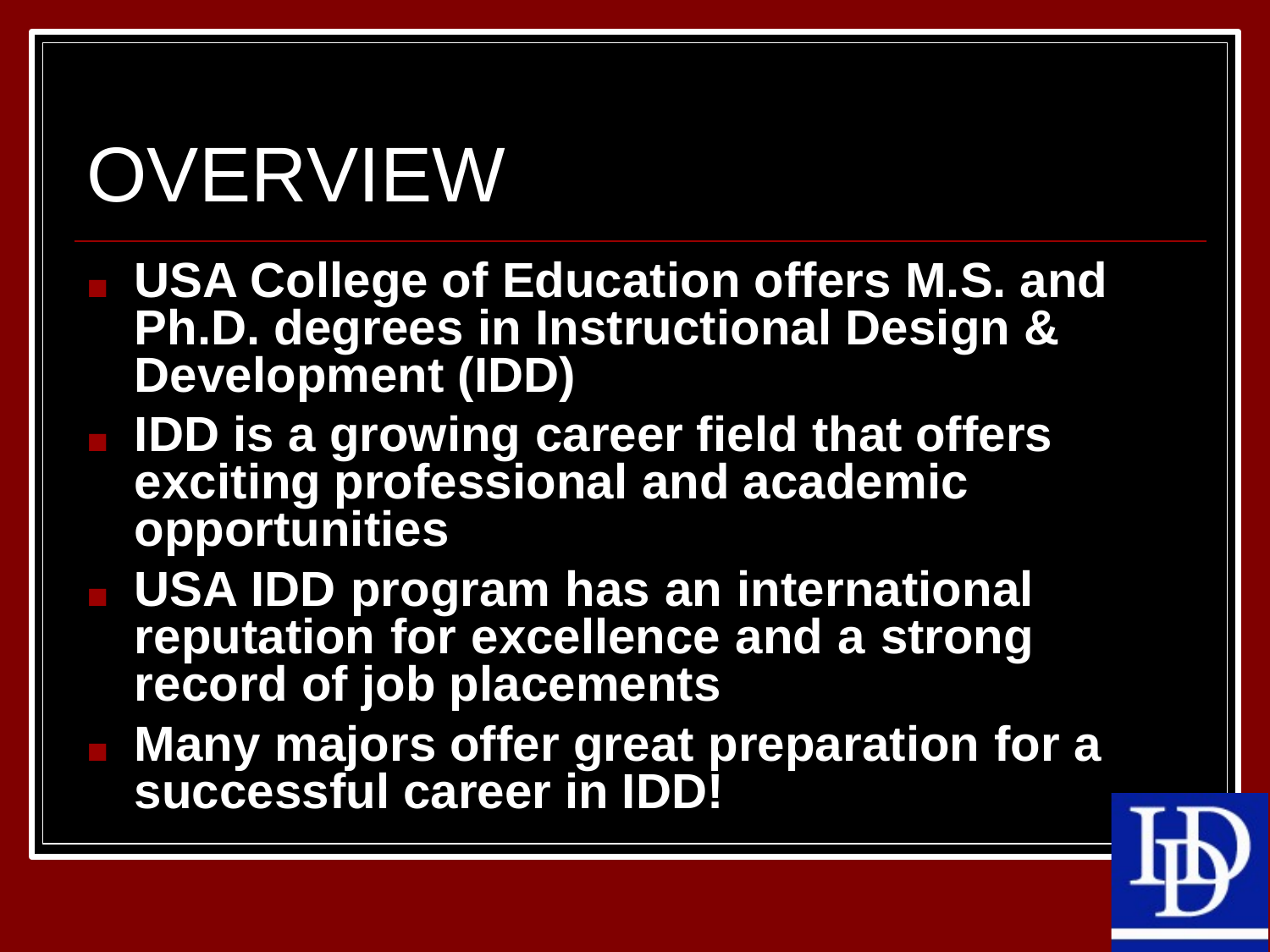# OUTLINE

- **What is Instructional Design?**
- **Jobs / Career Opportunities**
- **Master's Program**
- **Doctoral Program**
- **Why pick USA IDD Program?**
- **Advantages of Different Majors for IDD**
- **Frequently Asked Questions**
- **More Information**

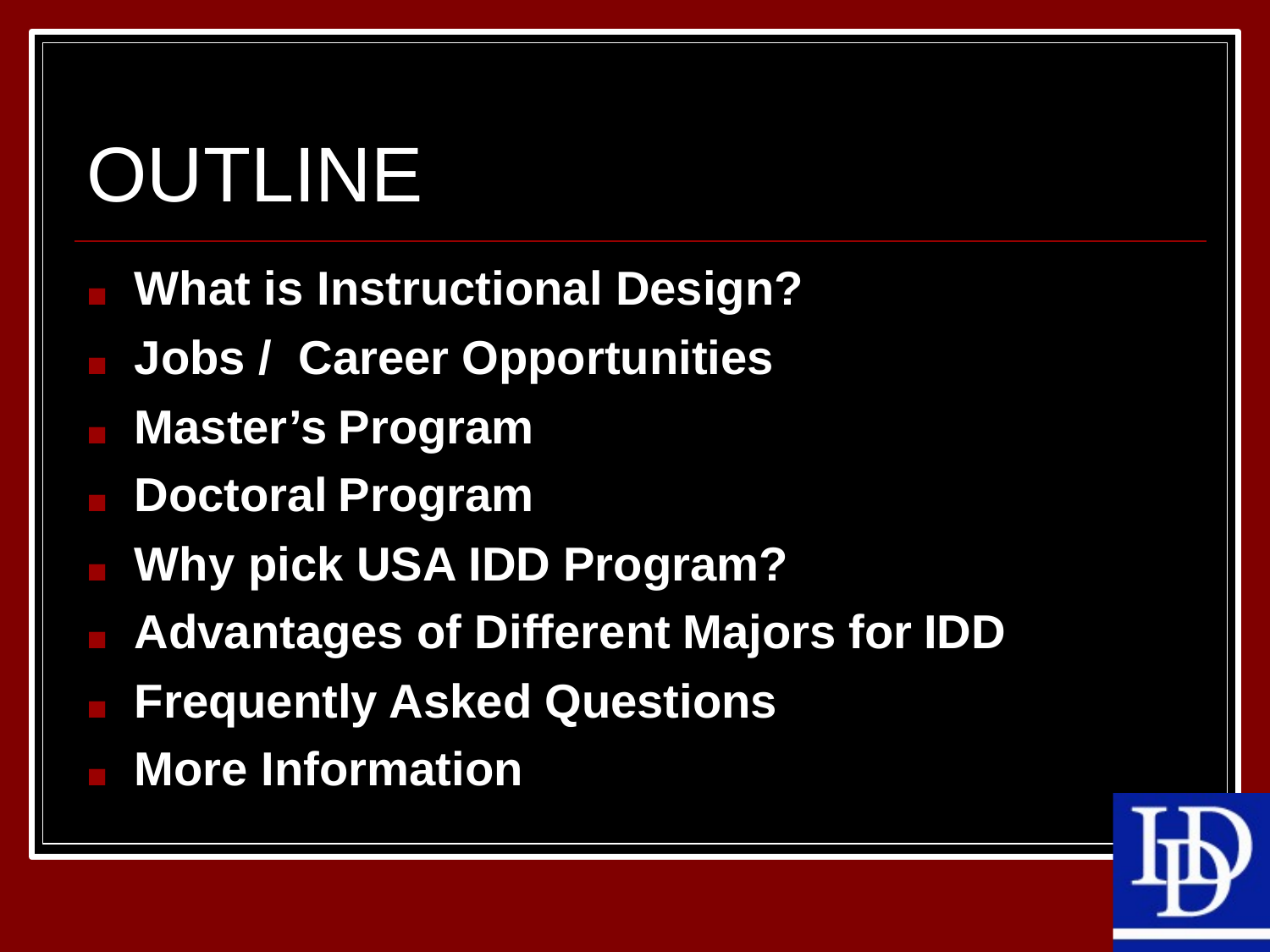## What is Instructional Design?

- **ID combines principles from psychology, business, systems theory, education, communication, and other fields to address organizational performance problems**
- **Instructional designers work with other experts to create training and other products that help people & organizations be successful**

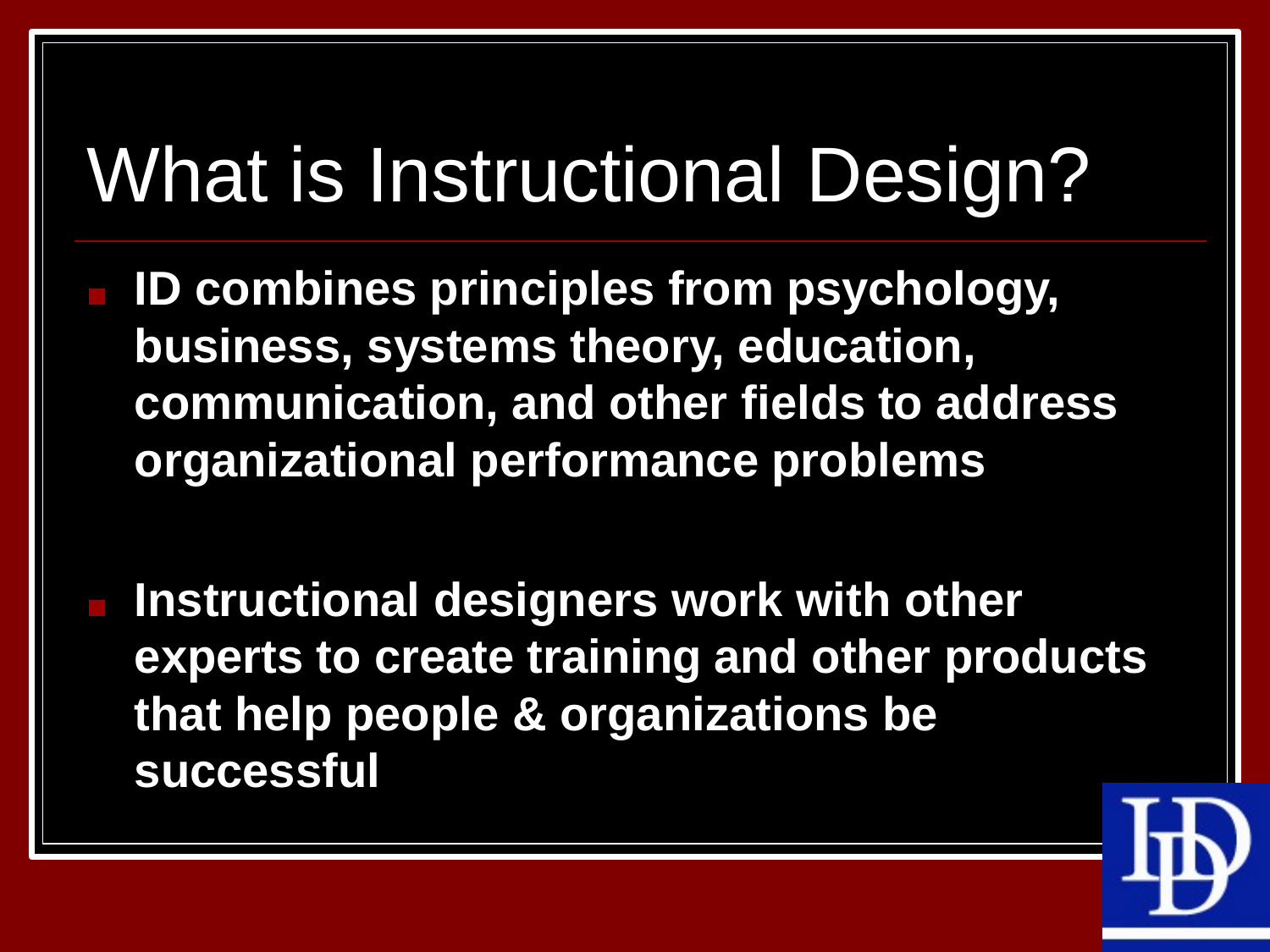## Where Instructional Design is Used?

#### **Instructional Designers work in:**

- **Corporations to analyze, design, develop, implement, & evaluate training programs**
- **Government, military, colleges and universities, K-12 schools, non-profits, & health care systems**

**Instructional designers work with multimedia, educational games, virtual realities, online learning & other cutting-edge projects**

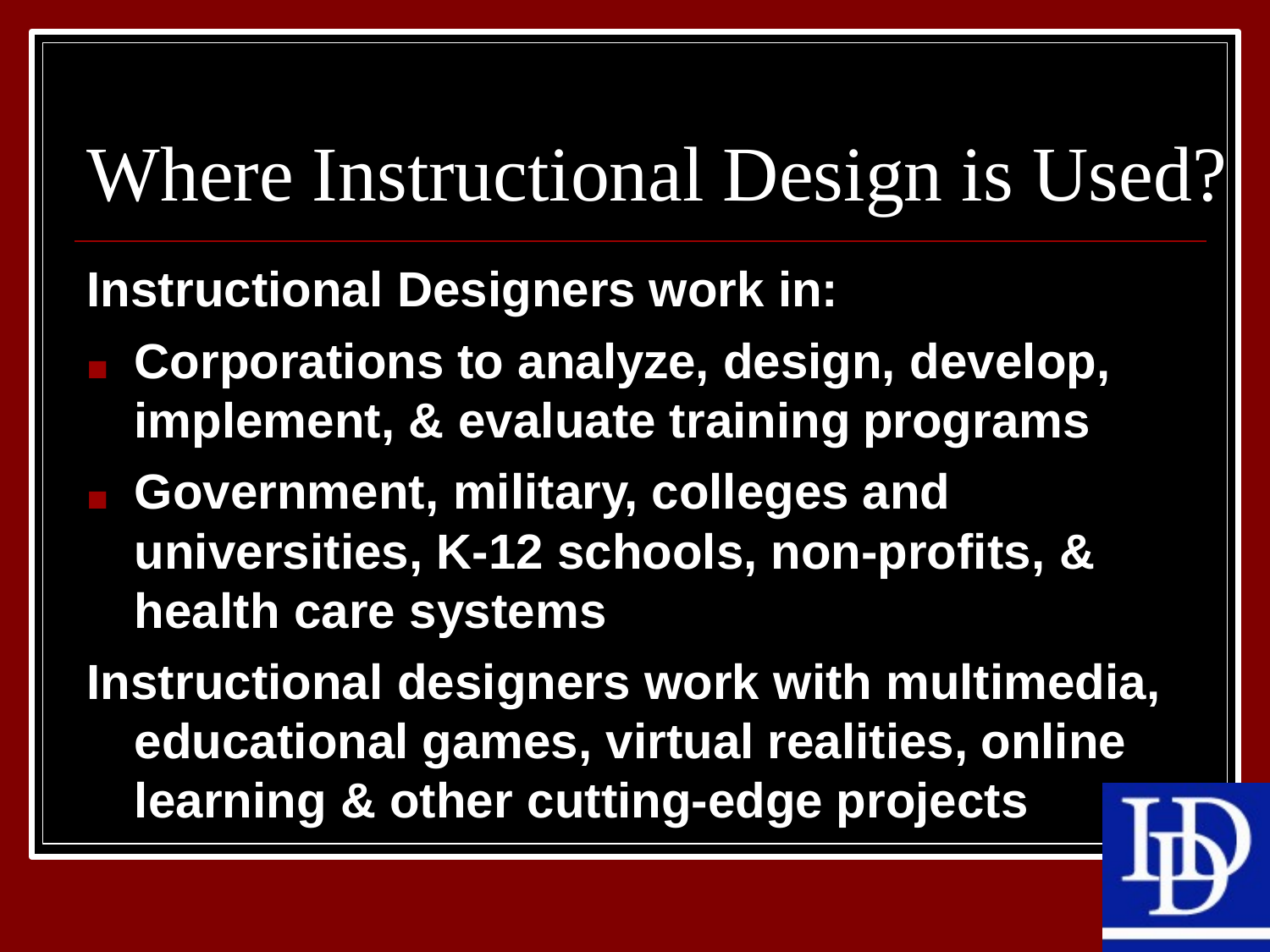## What are Instructional Design Groups?

- **Instructional designers are members of 5 main professional organizations:**
	- **[AECT](http://www.aect.org/) – [http://www.aect.org](http://www.aect.org/)**
	- **[ISPI](http://ispi.org/) – [http://ispi.org](http://ispi.org/)**
	- **[ASTD](http://astd.org/) – [http://astd.org](http://astd.org/)**
	- **[ISTE](http://iste.org/) – [http://iste.org](http://iste.org/)**
	- **[AERA](http://aera.net/) – [http://aera.net](http://aera.net/)**

**PASTD Iste** 

■ **[Instructional Design](http://en.wikipedia.org/wiki/Instructional_design) – Wikipedia [http://en.wikipedia.org/wiki/Instructional\\_design](http://en.wikipedia.org/wiki/Instructional_design)**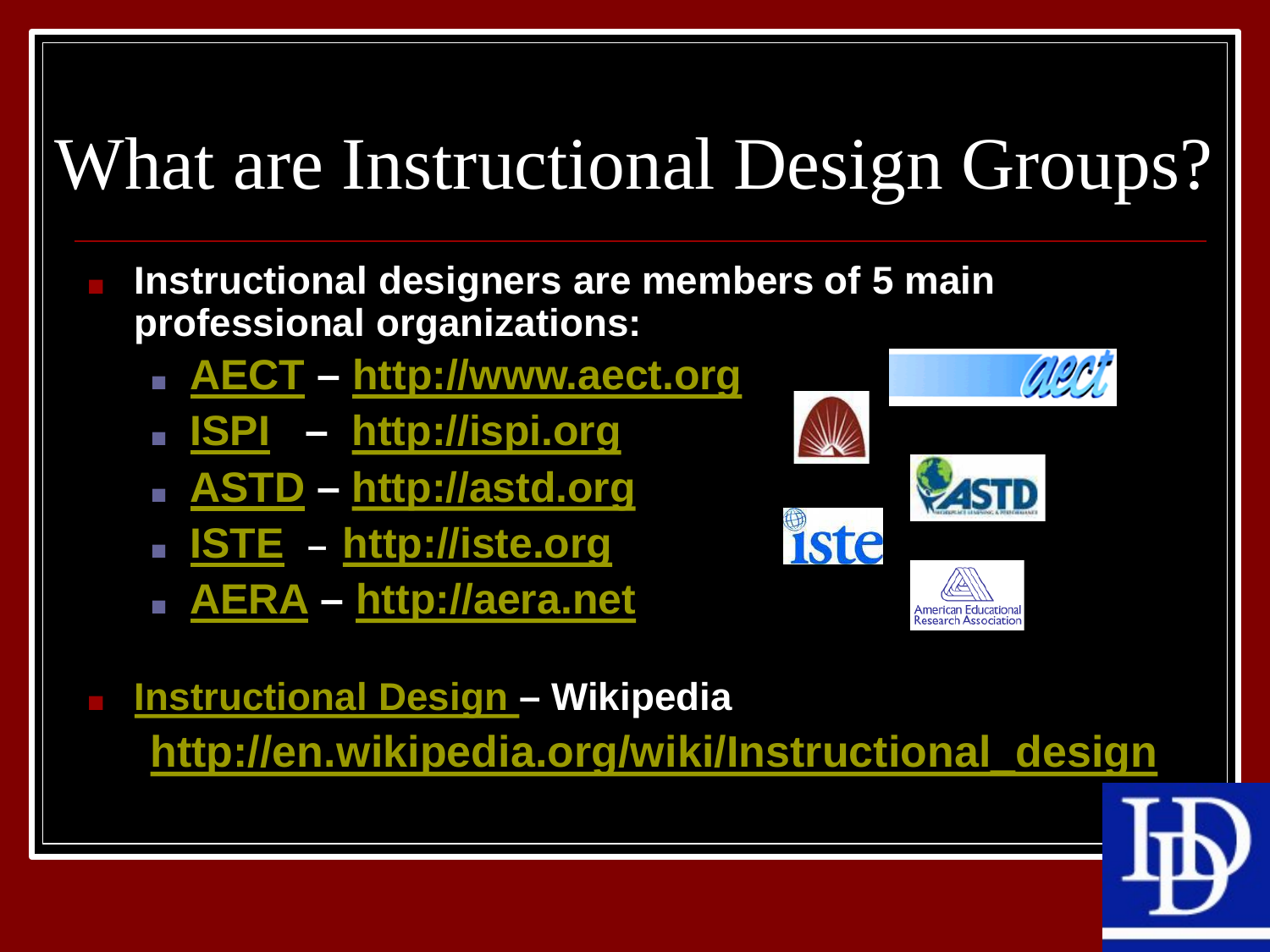Jobs / Career Opportunities **Instructional Designers are in high demand Jobs available throughout:** ■ **Mobile area Boutheast, especially in large cities (Atlanta, Orlando, Charlotte, Memphis, etc.)** ■ **US & the Globe**

*Hot* **job market in ID expected for foreseeable future**

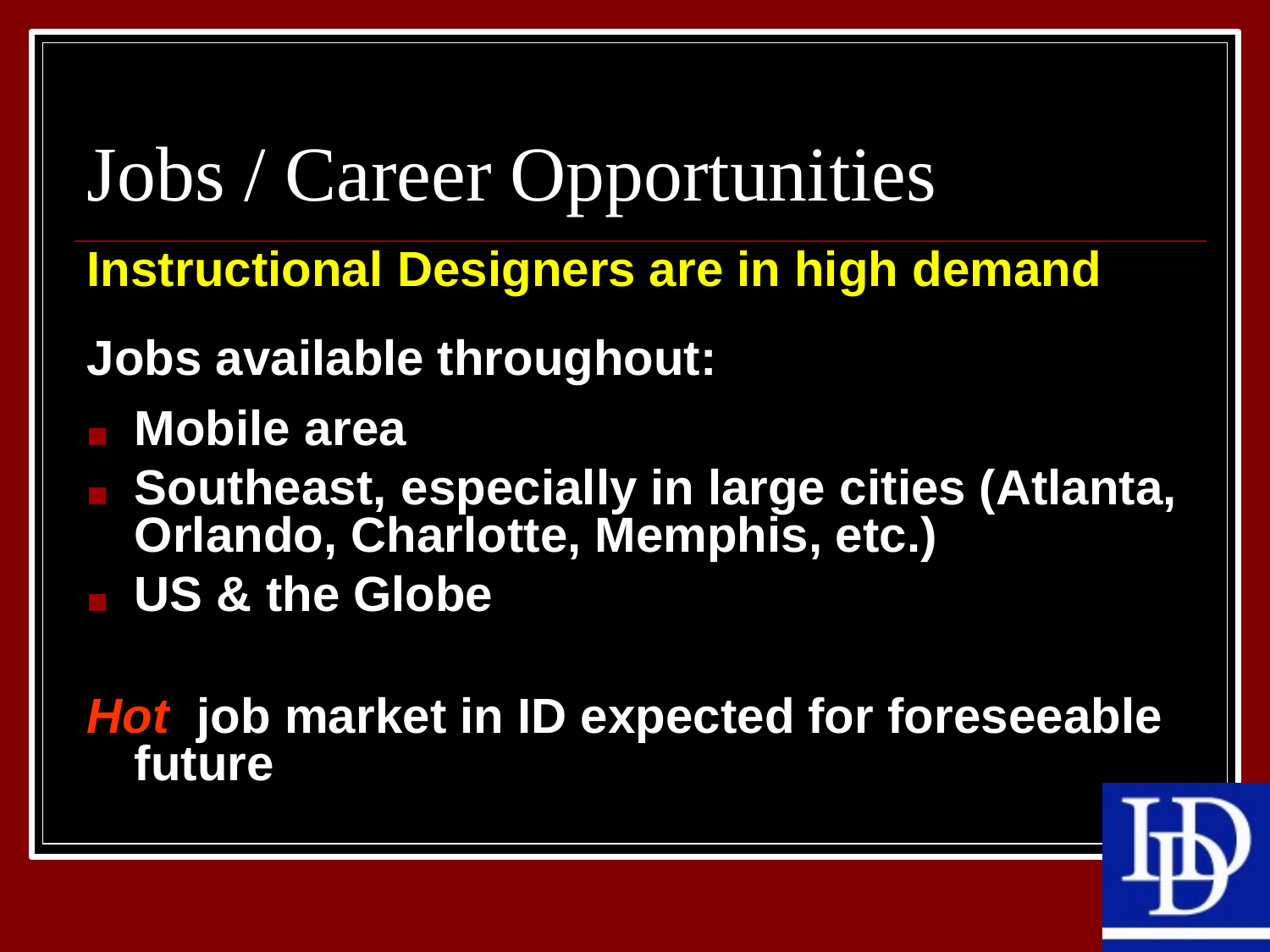## Recent Jobs / Career Opportunities

#### **USA IDD graduates recently hired by…**

- **Accenture Consulting**
- **General Motors**
- **Microsoft**
- **Army Corps of Engineers Cingular**
- **US Navy & US Army**
- **Enterprise Corporation Univ. of North Dakota**
- **US Sports Academy**
- **Loyola University - Chicago**
- **US Coast Guard**
- **Intel**
- **Raytheon**
- 
- **Baring Point Consulting**
	-
	- **Univ. of Southern Miss**
- **Many others….**

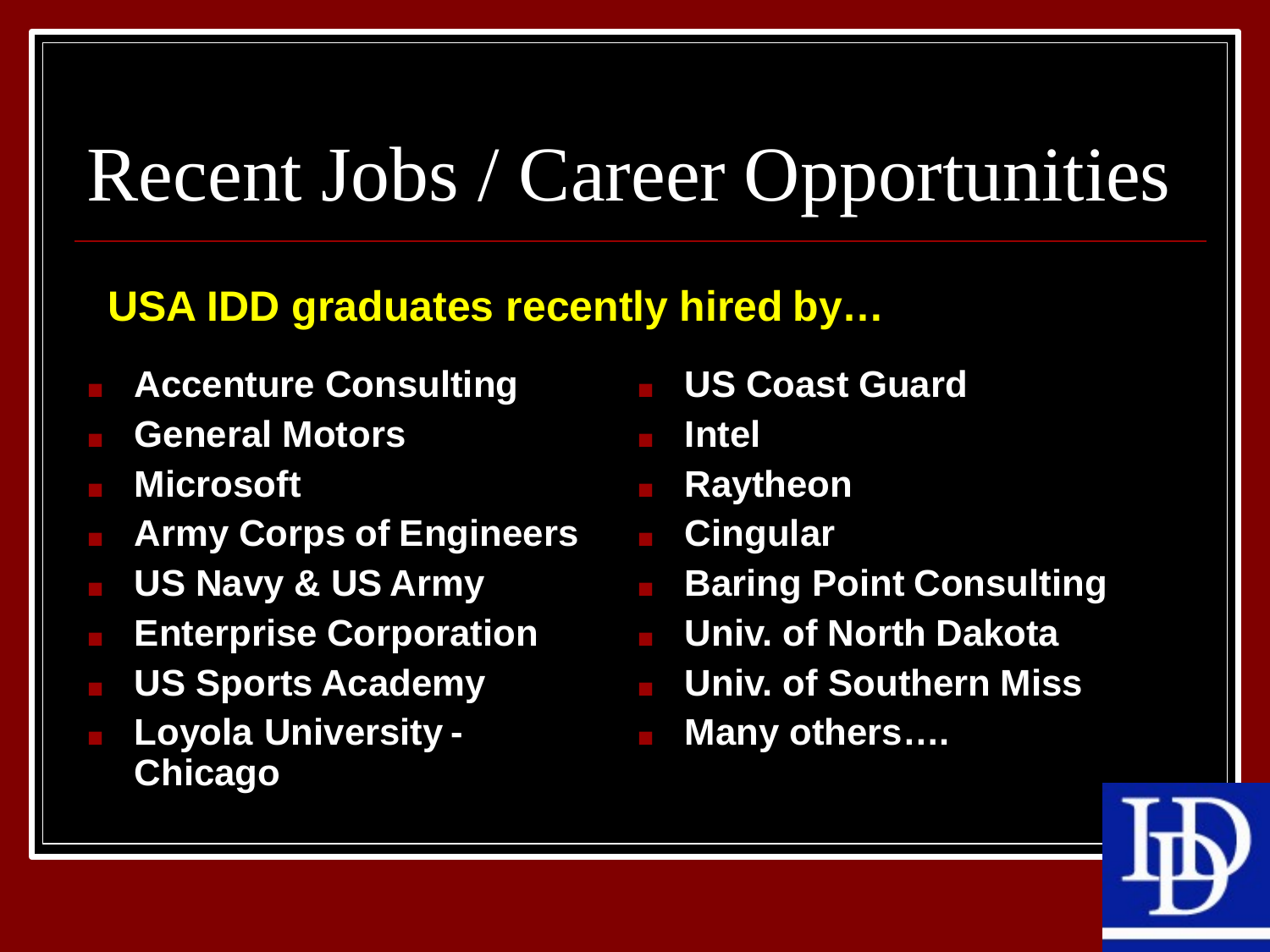# Looking for Jobs/Career Opportunities?

#### Search for ID jobs at:

■ [Monster.com](https://www.monster.com/jobs/search/?q=__22instructional-design__22&cy=us&client=classic&jobid=196594806)

**[https://www.monster.com/jobs/search/?q=\\_\\_22instructional](https://www.monster.com/jobs/search/?q=__22instructional-design__22&cy=us&client=classic&jobid=196594806)design\_\_22&cy=us&client=classic&jobid=196594806**

■ [HigherEdJobs.com](https://www.higheredjobs.com/faculty/default.cfm) **<https://www.higheredjobs.com/faculty/default.cfm>**

■ [AECT Job](http://www.jobtarget.com/c/search_results.cfm?site_id=136) Center

■ [https://www.jobtarget.com](https://www.jobtarget.com/)

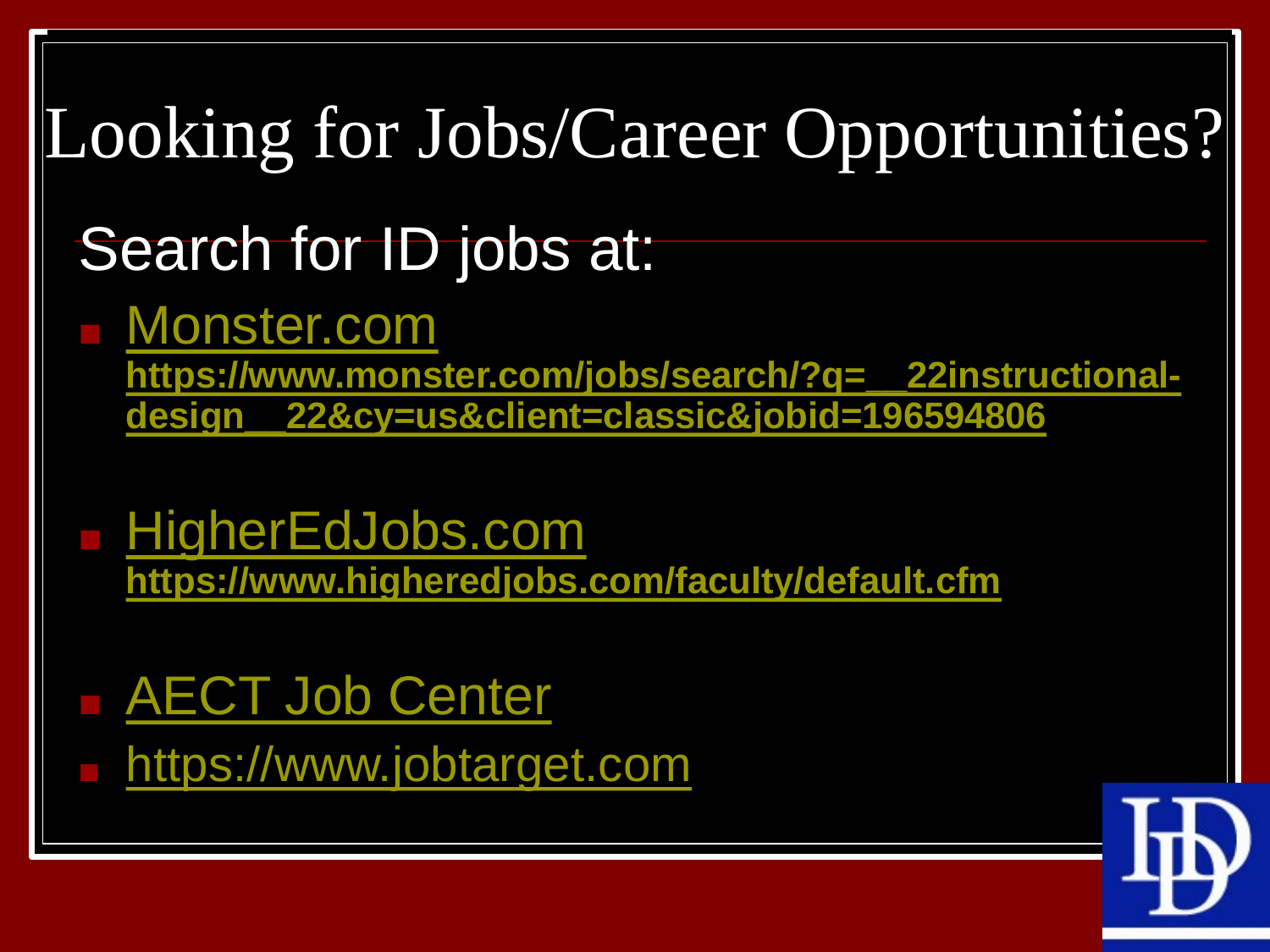## Master's Program

- **M.S. graduates work as instructional designers, performance technologists, courseware developers**
	- **40 hour curriculum (minimum)**
- **Develop own emphasis in courses (such as technology, psychology, performance and training, research & evaluation, or others)**
- **[Master's Program of Study](https://www.southalabama.edu/colleges/ceps/cins/resources/iddms.pdf) https://www.southalabama.edu/colleges/ceps/cins/resourc es/iddms.pdf**

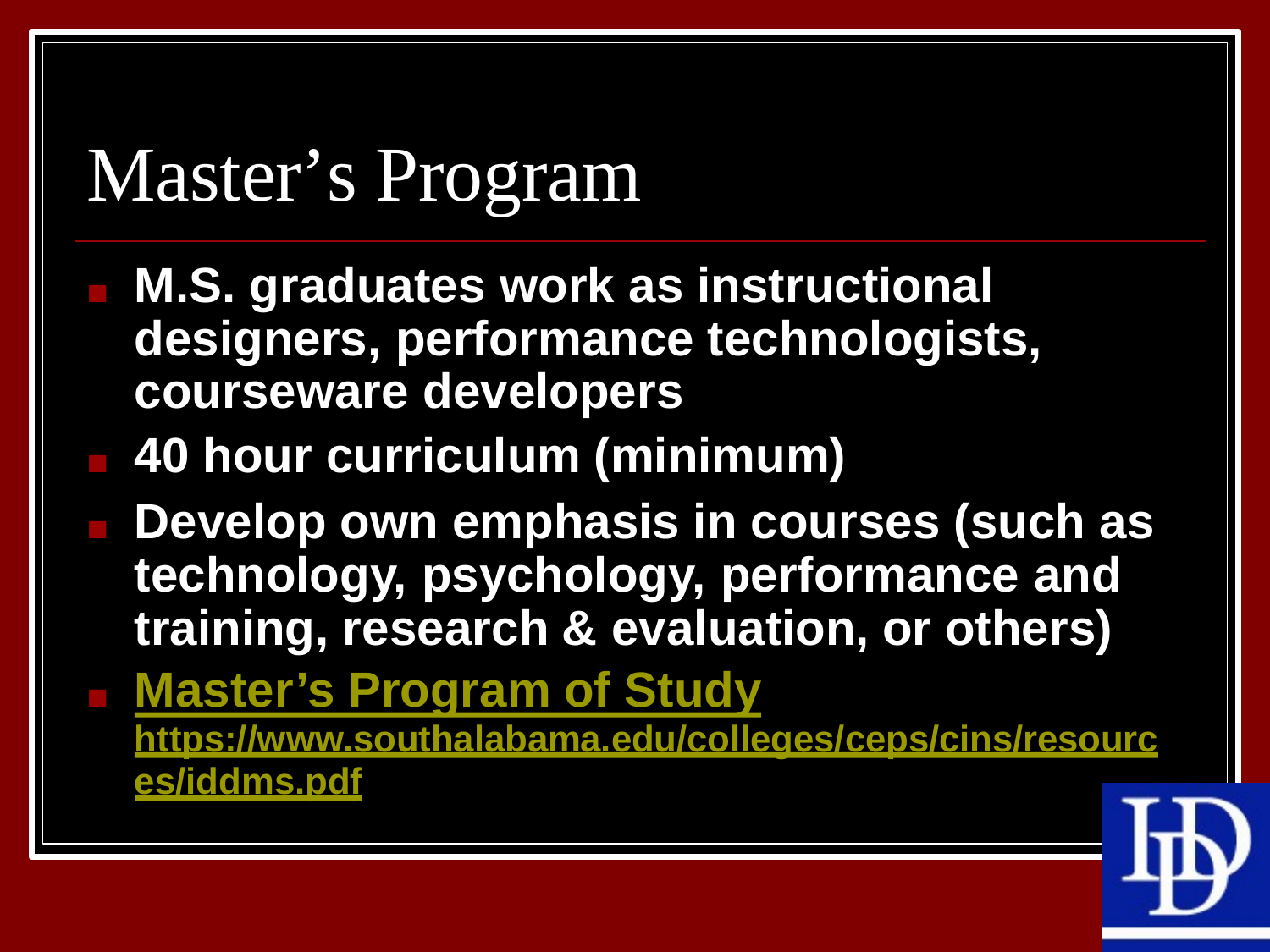## Doctoral Program

- **Advanced study in IDD, psychology, research methods, and statistics**
- **Ph.D. graduates find jobs as university professors or managers in business/industry**
- **Must have a master's degree in a related field**
- **57 hours (minimum) curriculum**
- **[Doctoral Program of](https://www.southalabama.edu/colleges/ceps/cins/resources/iddphd.pdf) Study https://www.southalabama.edu/colleges/ceps/cins/resources/i ddphd.pdf**

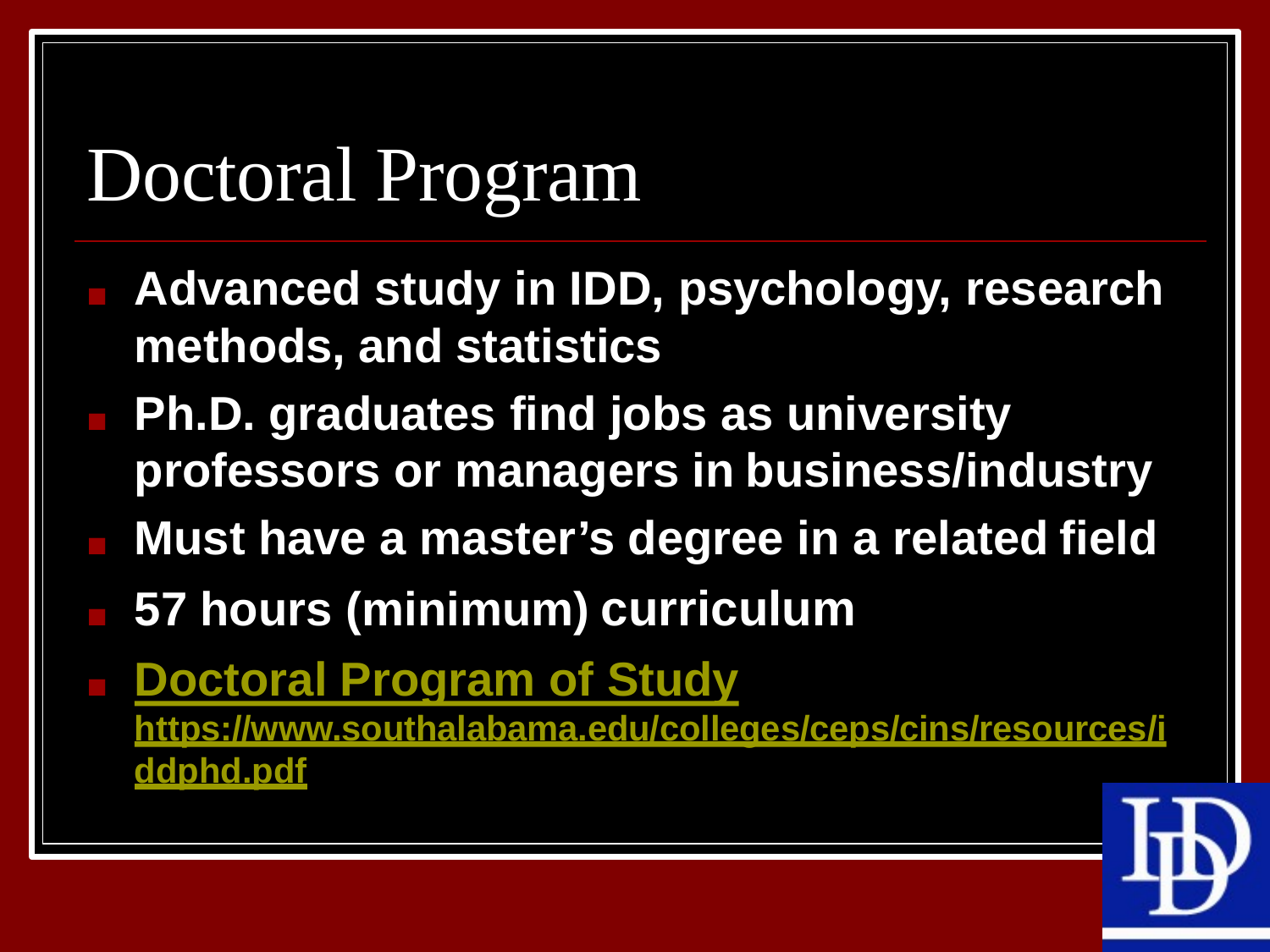### Doctoral Track Program

- **For students without an IDD Master's**
- **Core prerequisites in IDD that lead into Ph.D. curriculum**
- **May enter Doctoral Track directly from undergraduate program or after master's in another field**
- 82 Hours (minimum) curriculum
	- **[Doctoral Track Program of](https://www.southalabama.edu/colleges/ceps/cins/idd-phd.html) Study https://www.southalabama.edu/colleges/ceps/cins/idd-phd.html**

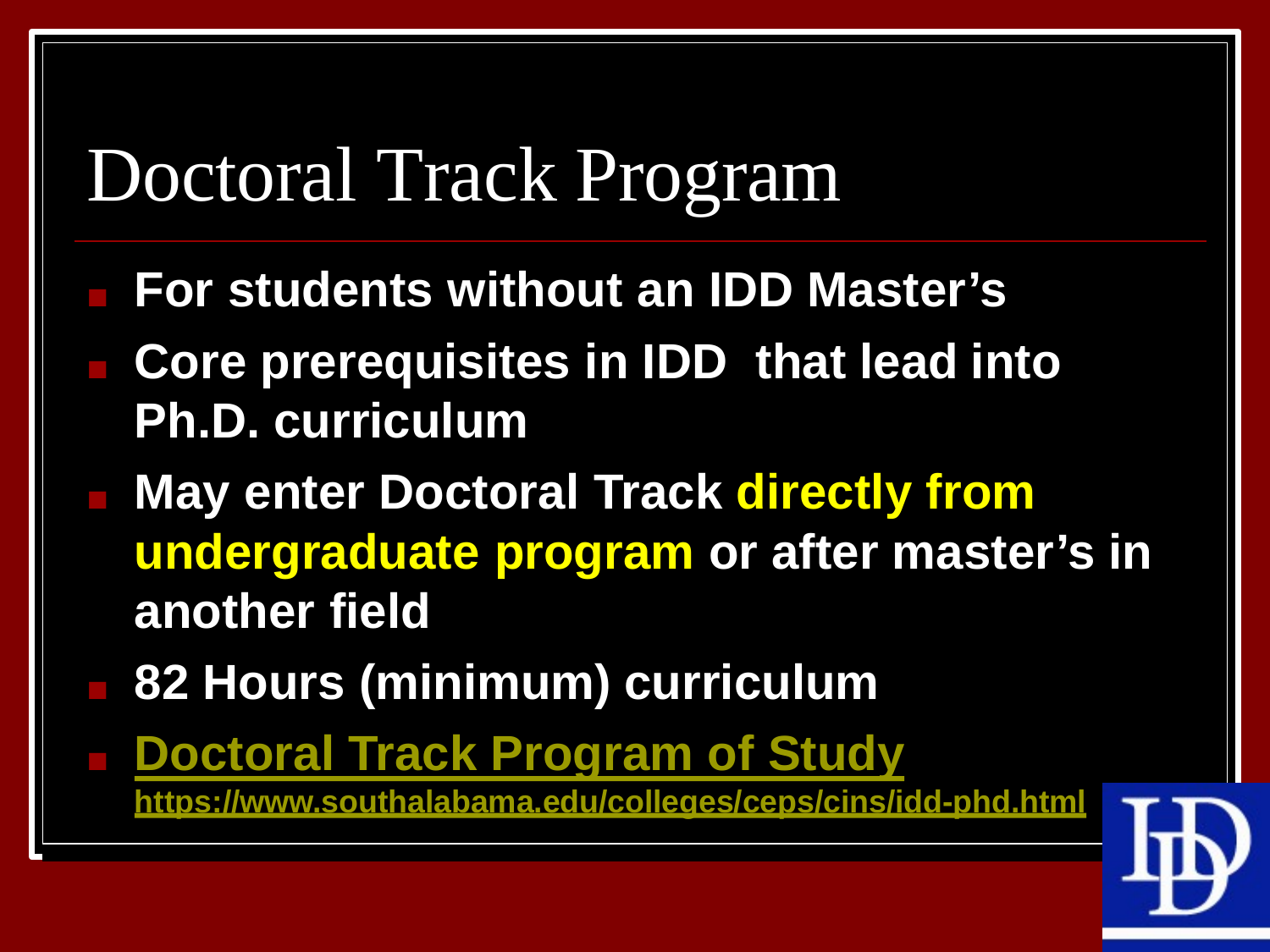## Why pick USA IDD Program #1?

#### **Great career preparation**

- **Our graduates get high paying jobs**
- **Ph.D. graduates successful in finding faculty jobs**
	- **Excellent opportunities for paid internships and part-time work while in program**
		- **Opportunities to work with faculty on research and consulting projects**

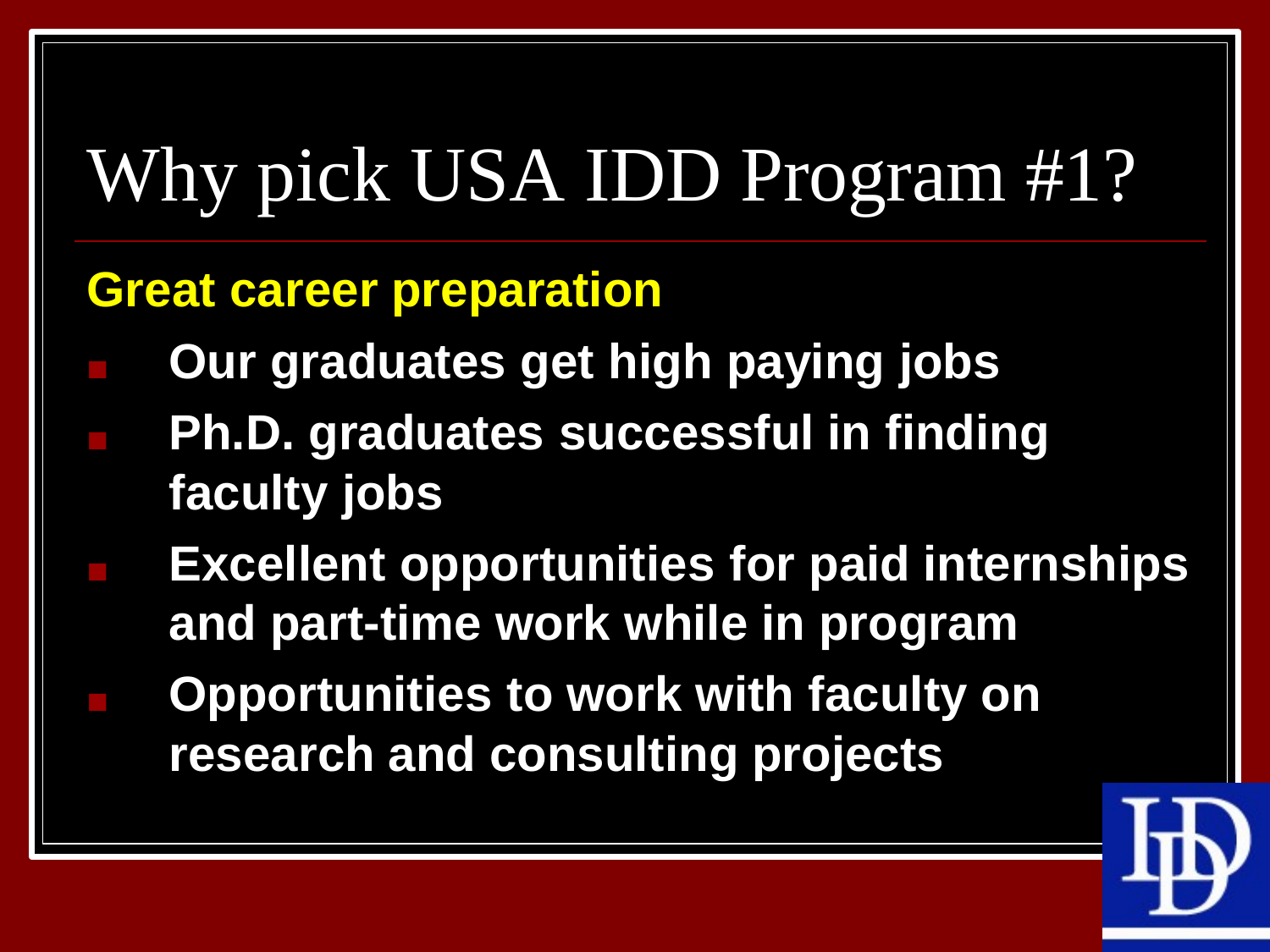## Why pick USA IDD Program #2?

#### **Experienced, dedicated faculty!**

- **Faculty recognized for their research, teaching, and professional activities**
- **Faculty have doctoral degrees from top universities and significant practical experience in IDD**
- **Faculty published numerous books and articles**
- **Faculty interests include online learning, organizational development, metacognition, evaluation, and technology-based training**

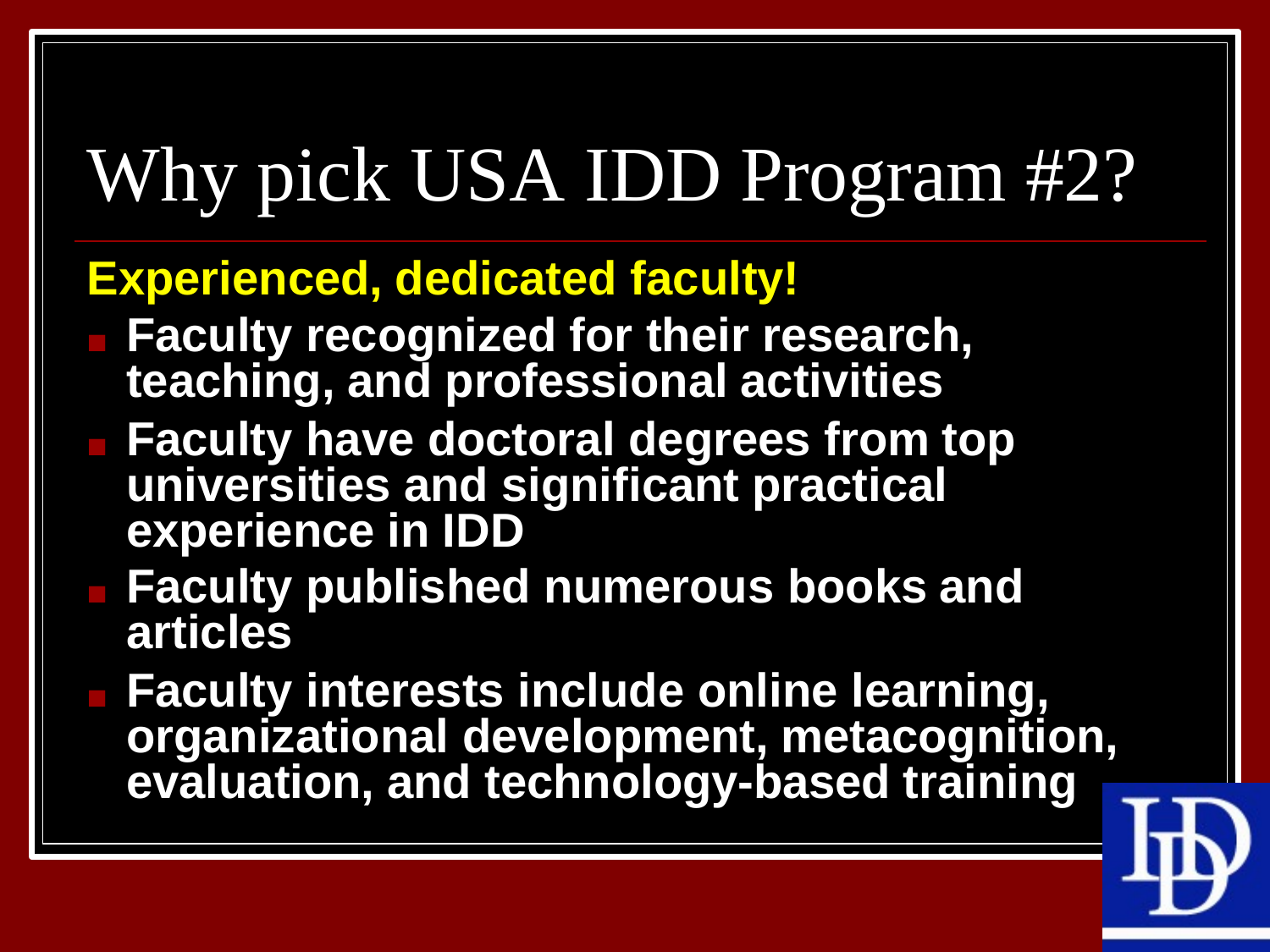## IDD Faculty



Dr. Davidson-Shivers Dr. Johnson Dr. Davidson-Shivers











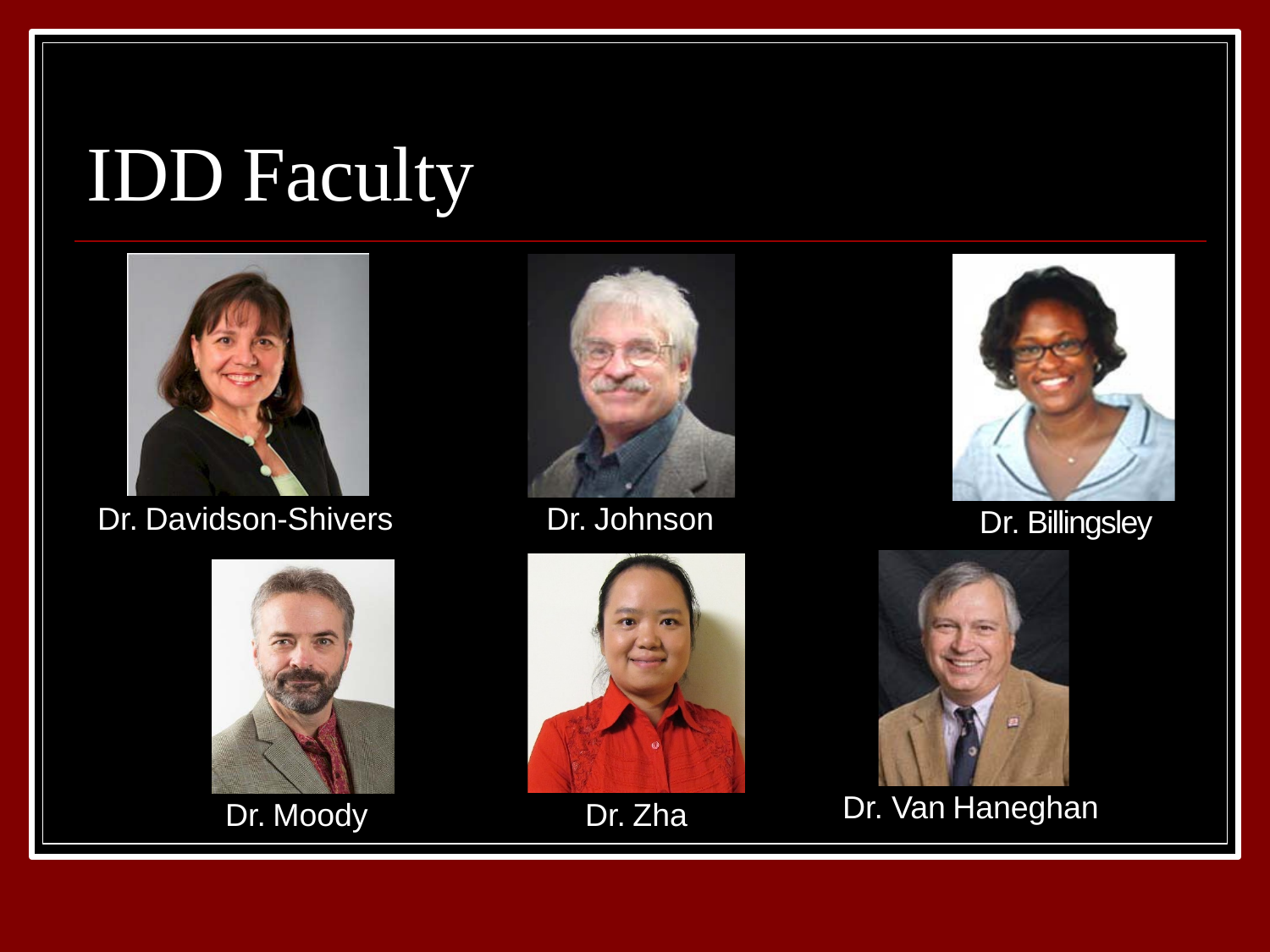## Why pick USA IDD Program #3?

- Active, friendly social environment! IDD Student Group
- Fun social events throughout year



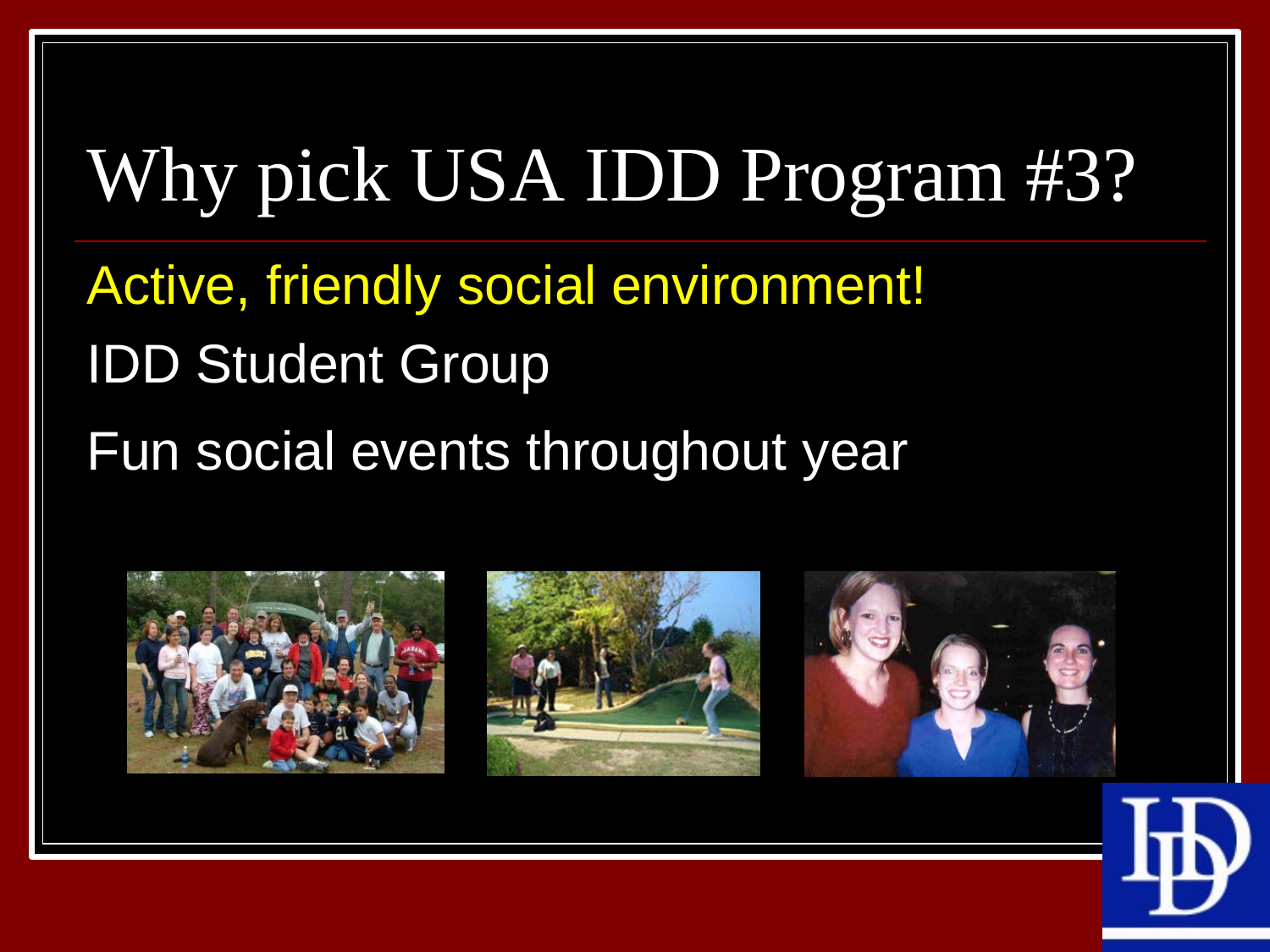## Why pick USA IDD Program #4?

- Challenging academic and scholarly environment!
- Mixture of hands-on and theoretical courses
- Courses in psychology, multimedia, elearning, educational theory, research & statistics, and evaluation
- **Active involvement in professional** organizations and conferences

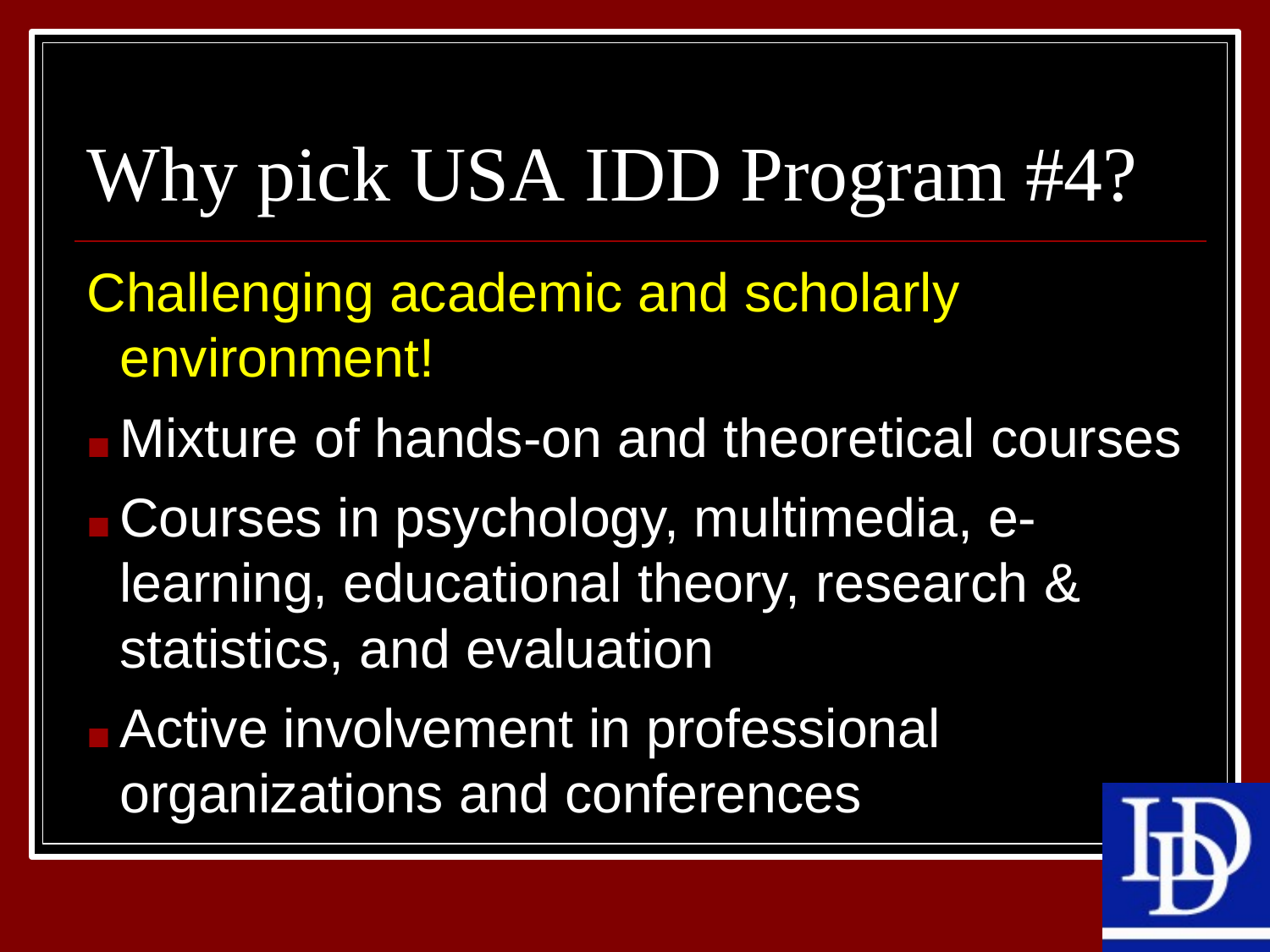## Why pick USA IDD Program #5?

- **Talented, motivated students from around the world!**
- Students from Thailand, Kenya, India, **Malaysia, Bangladesh, and more!**
- **Students with varied backgrounds (military, education, business, computing, museums, nursing)**
- Diverse student body (age, gender, nationality **and culture)**

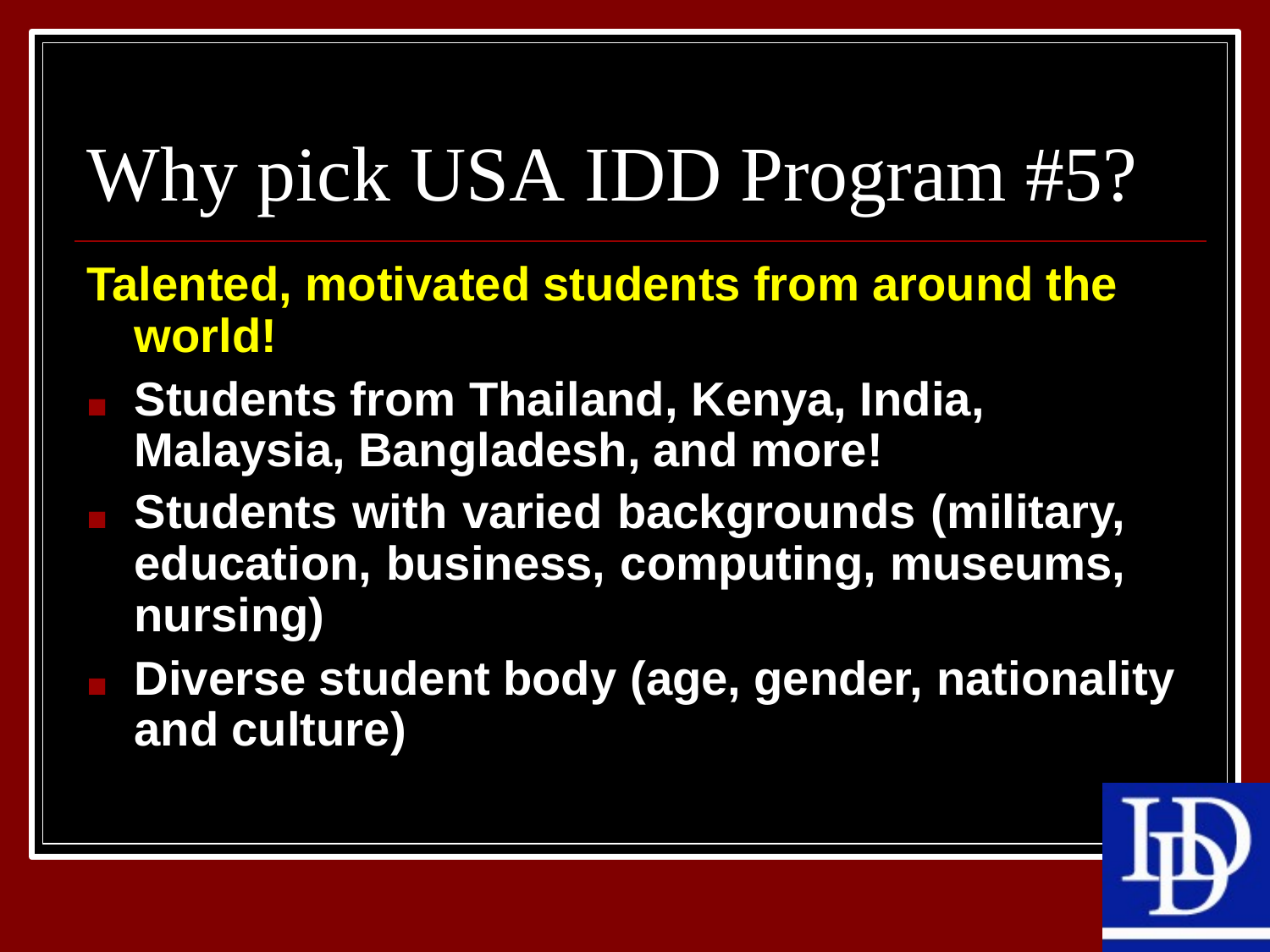#### Advantages of Different Majors for IDD

- Many majors provide a great preparation for Instructional Design!
- **Education** classroom teaching experience, knowledge of instructional strategies, assessment, etc.
- **Business** experience working in a business setting, knowledge of management theories, marketing, budgets, contracts, reports, data management, etc.
- Psychology knowledge of how people learn, cognitive processes, moral, behavioral, and intellectual development, etc.

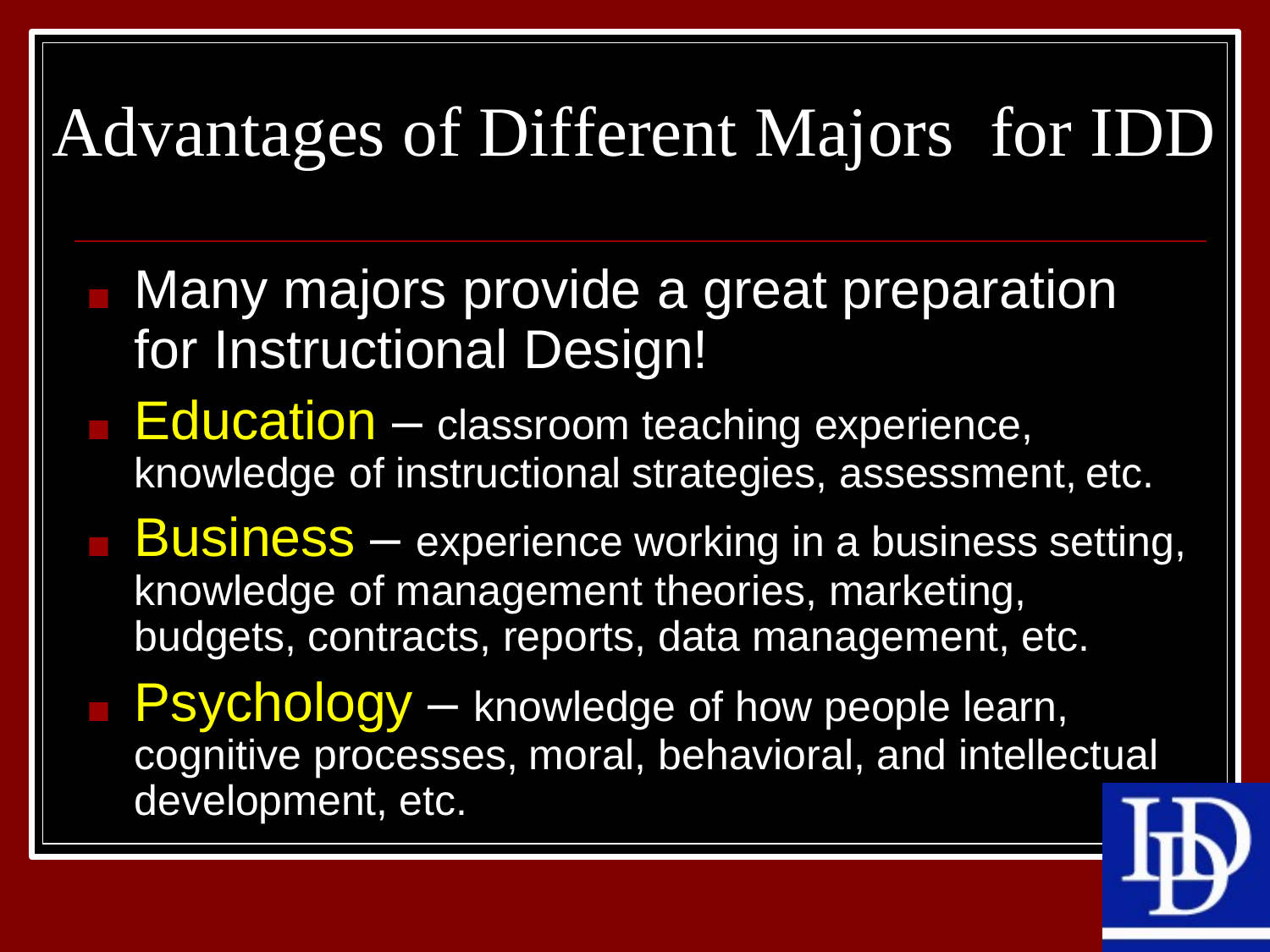### Advantages of Different Majors for IDD continued…

- **Computer Science multimedia, networking,** databases, graphics, programming, etc.
- Communication knowledge of the communication process, storyboarding, message design, feedback, etc.
- Sociology/Anthropology knowledge of people and cultures, understanding of multiple perspectives, organizational behavior, research methods, etc.
- Others Statistics, Art, Media, Literature, Counseling, Philosophy, etc.

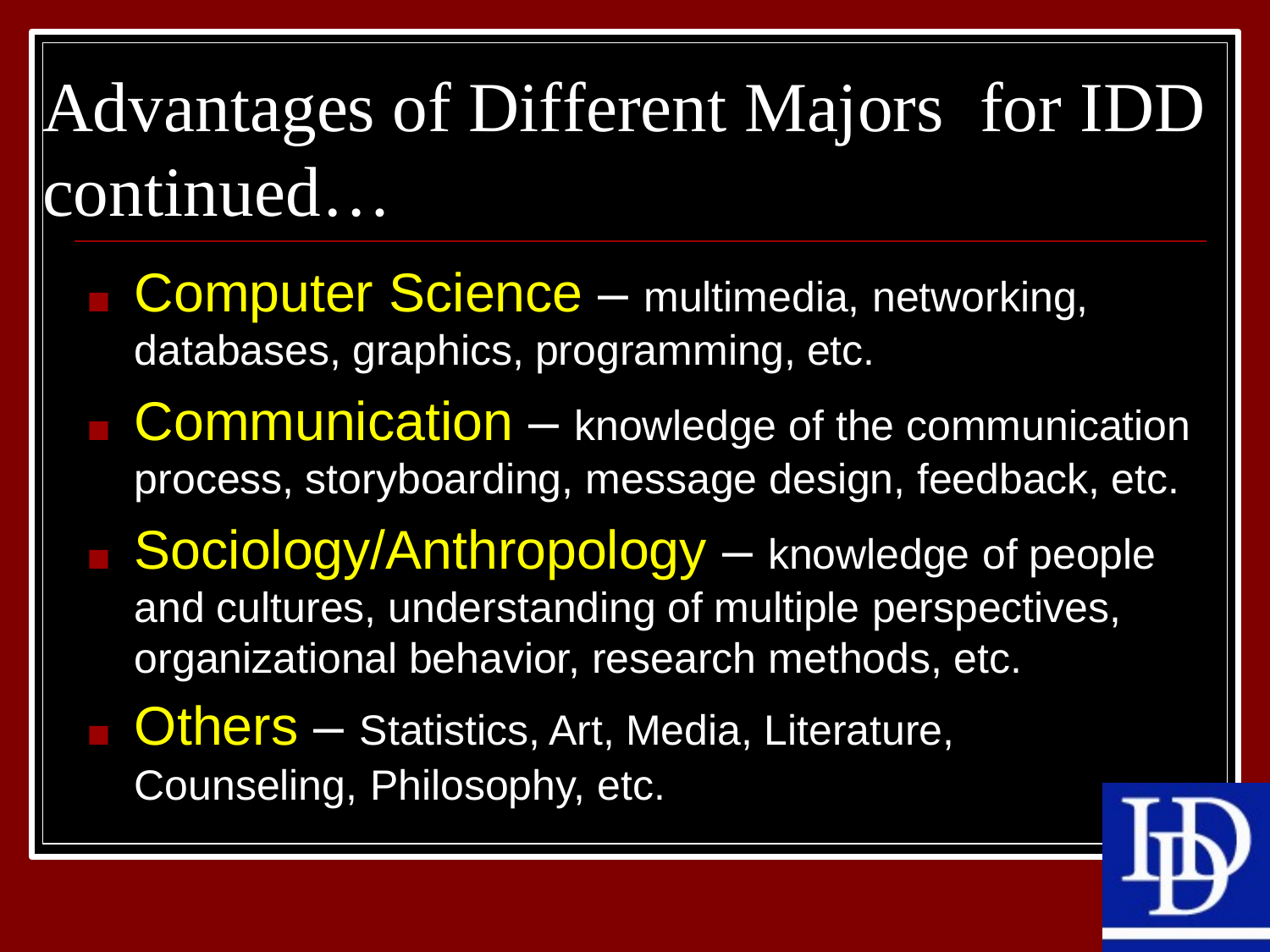### Frequently Asked Questions

- **What are admissions requirements?** ■ **GRE**
	- **Undergraduate Degree**
	- **Transcripts**
	- **Application**
	- **3 Letters of recommendation (2 for master's)**
	- **PhD applicants must write statement of purpose describing their professional, academic, and research goals**

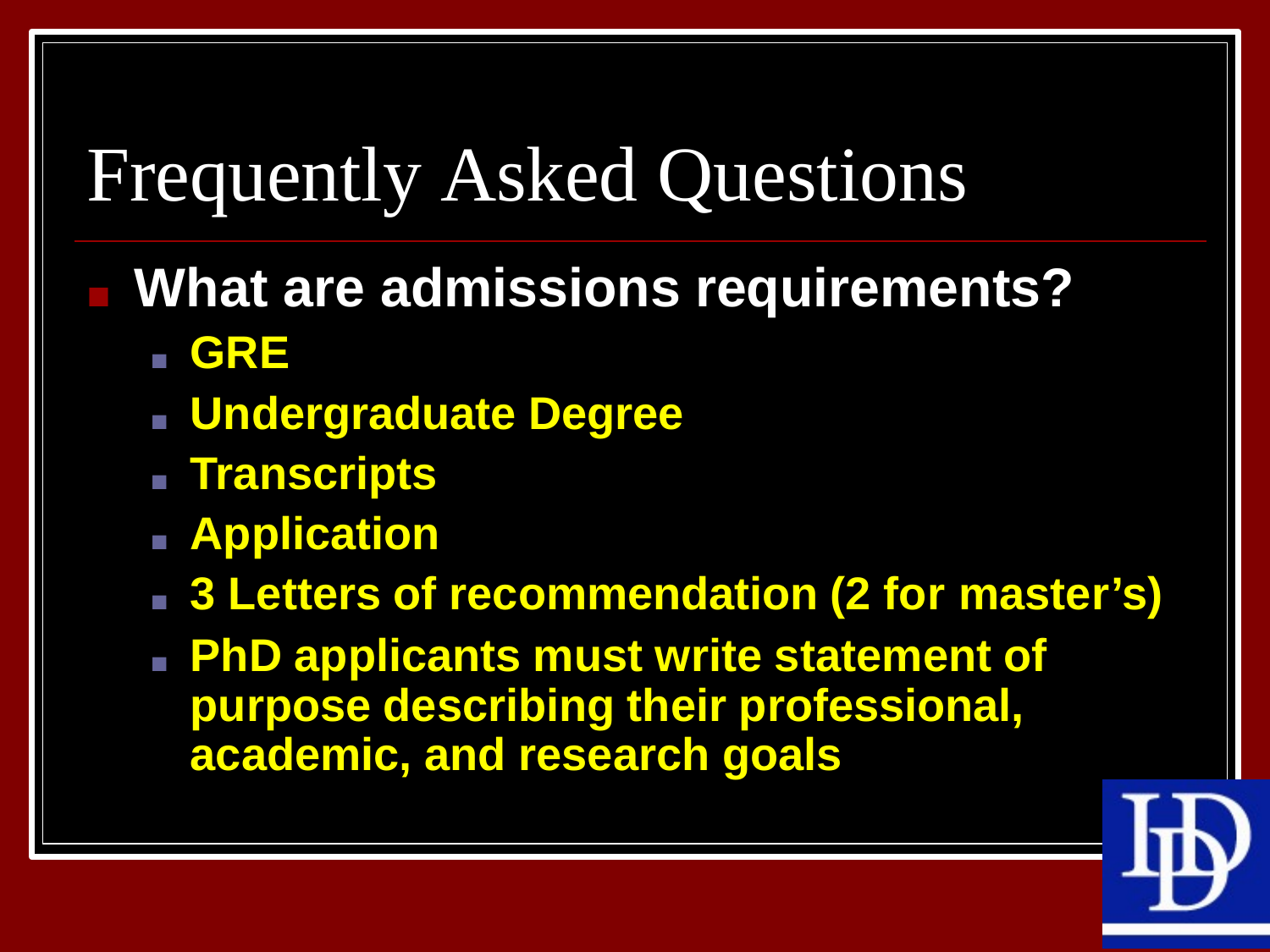## Helpful Admission Links

#### ■ **Graduate Admissions Office**

<http://www.southalabama.edu/colleges/graduateschool/gradadmiss.html>

#### **Grad School Application Form**

[http://www.southalabama.edu/departments/admissions/graduate](http://www.southalabama.edu/departments/admissions/graduatestudents/) students/

#### **Application Instructions for International Admissions**

<http://www.southalabama.edu/departments/international/>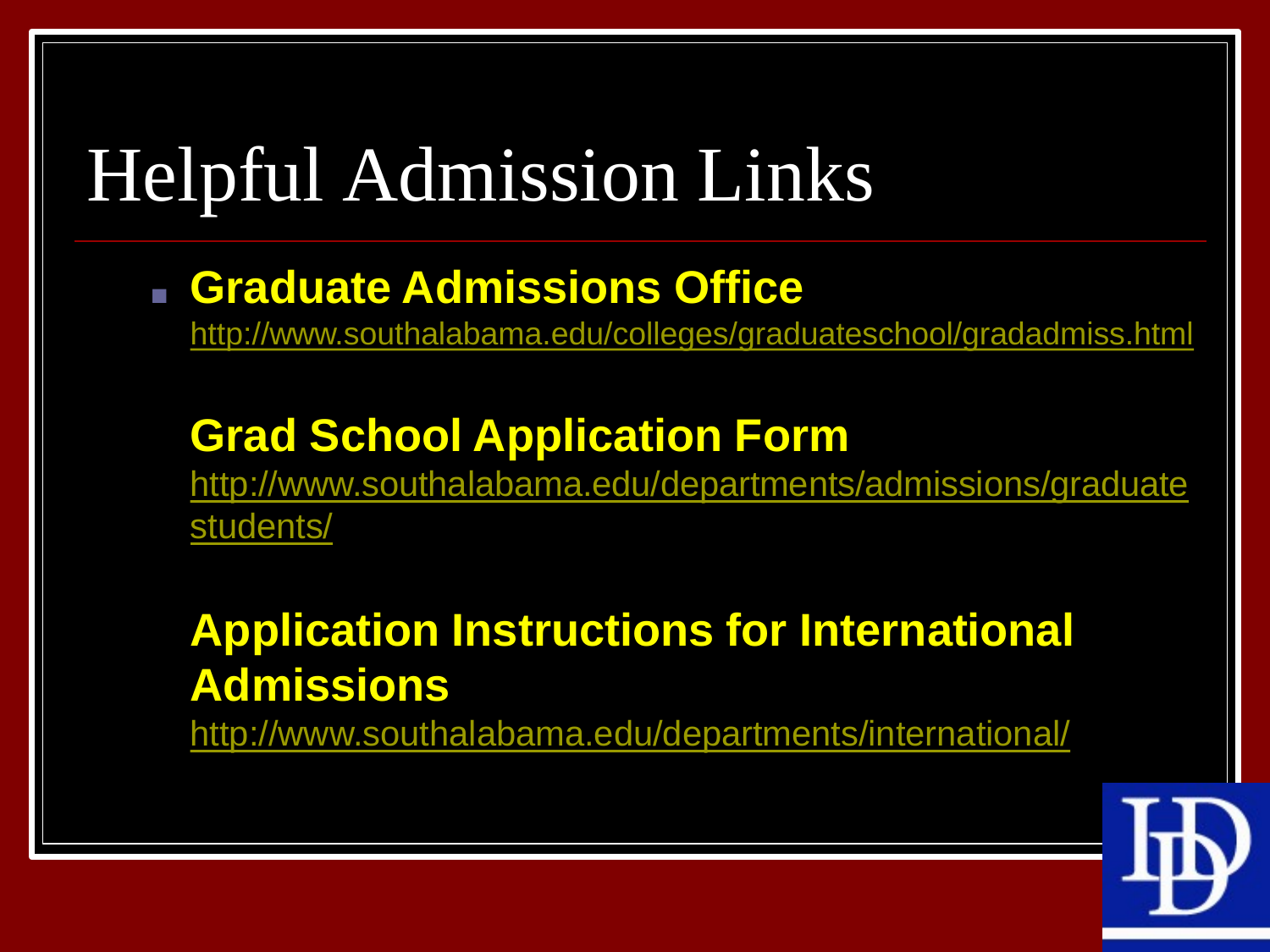### Another Frequently Asked Question

#### **What do I need to make on GRE?**

- **No "cut off" score automatically qualifies for admission or denies admission**
- **BRE score is only 1 of the factors in admission decision**
- **B** Scores in area of 500 for verbal, 500 for **quantitative, 4.0 for analytical writing typical of current students**
- **Best advice: Prepare and do your best!**

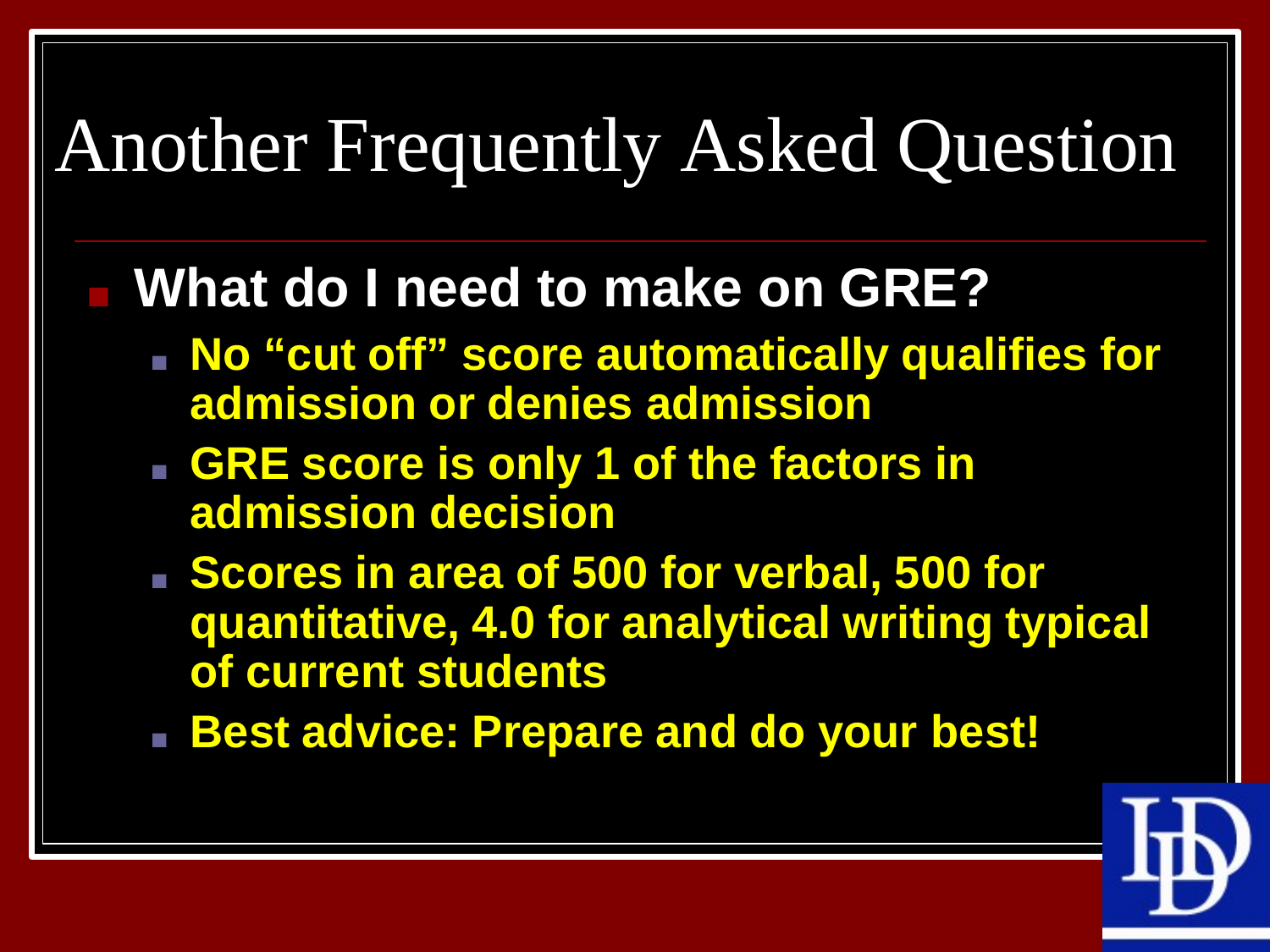## A Very Important FAQ:

- **1. Are graduate assistantships available? YES!**
	- **Graduate assistantships available for both master's & doctoral students**
	- **Assistantships are competitive with no guarantees**
	- **But usually space for students with strong work ethic and skills**

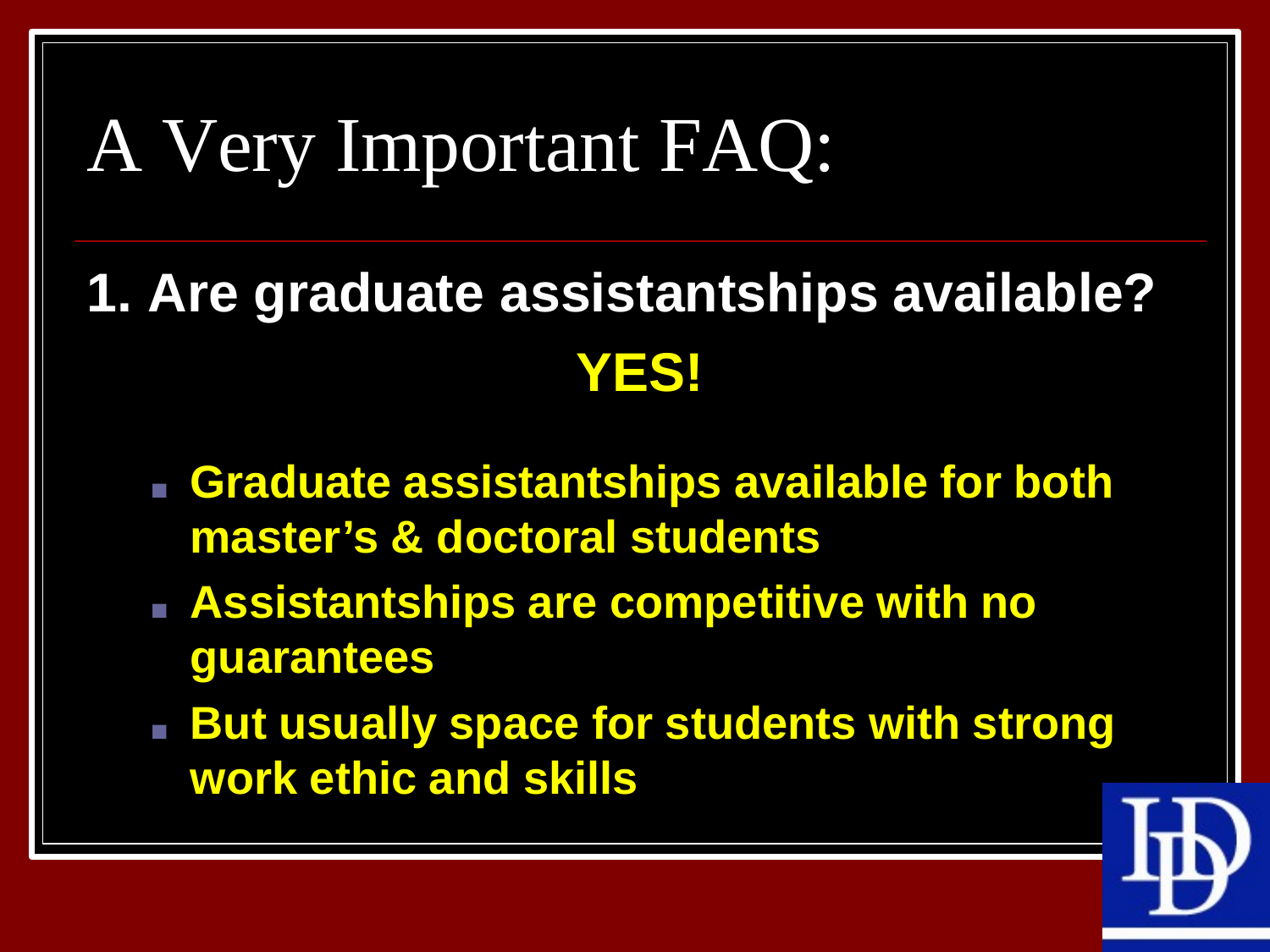## Graduate Assistantship Application

#### **Graduate Assistant Information**

**http://www.southalabama.edu/departments/eforms/graduateschool/ graduateassistantapptform.pdf**

| Name: MrtMe                            |                                                                                                                                                                                                                                | US CHECH: 300 H 80 (please citria one)<br>This section is to be completed by student. Please type or putat.<br>Phone: (Roma) [Work] |                |                     |
|----------------------------------------|--------------------------------------------------------------------------------------------------------------------------------------------------------------------------------------------------------------------------------|-------------------------------------------------------------------------------------------------------------------------------------|----------------|---------------------|
|                                        | Carnet Address _________________________________<br>Similard R. Security Admitted: No. 2014                                                                                                                                    | <b>SSI: STATISTICS</b>                                                                                                              |                |                     |
|                                        |                                                                                                                                                                                                                                |                                                                                                                                     |                |                     |
|                                        |                                                                                                                                                                                                                                |                                                                                                                                     |                |                     |
| <b>Iklassien:</b><br>Collage Chirecoty |                                                                                                                                                                                                                                | Location                                                                                                                            | Daton Attended | <b>Degraphizion</b> |
| Werk Experience:<br><b>Einspielver</b> |                                                                                                                                                                                                                                | Locali eta                                                                                                                          | Date:          | Perition            |
|                                        |                                                                                                                                                                                                                                |                                                                                                                                     |                |                     |
| <b>Вибитивове</b>                      |                                                                                                                                                                                                                                |                                                                                                                                     |                |                     |
| Norw.                                  |                                                                                                                                                                                                                                | Title                                                                                                                               | Address        | Talophone           |
|                                        | If is the negotiality of the student to contact the listed tolerances and arrange to have letters of technicalities sent to the<br>Department Chair by the departmental application dend inc. (Readlines very with department) |                                                                                                                                     |                |                     |

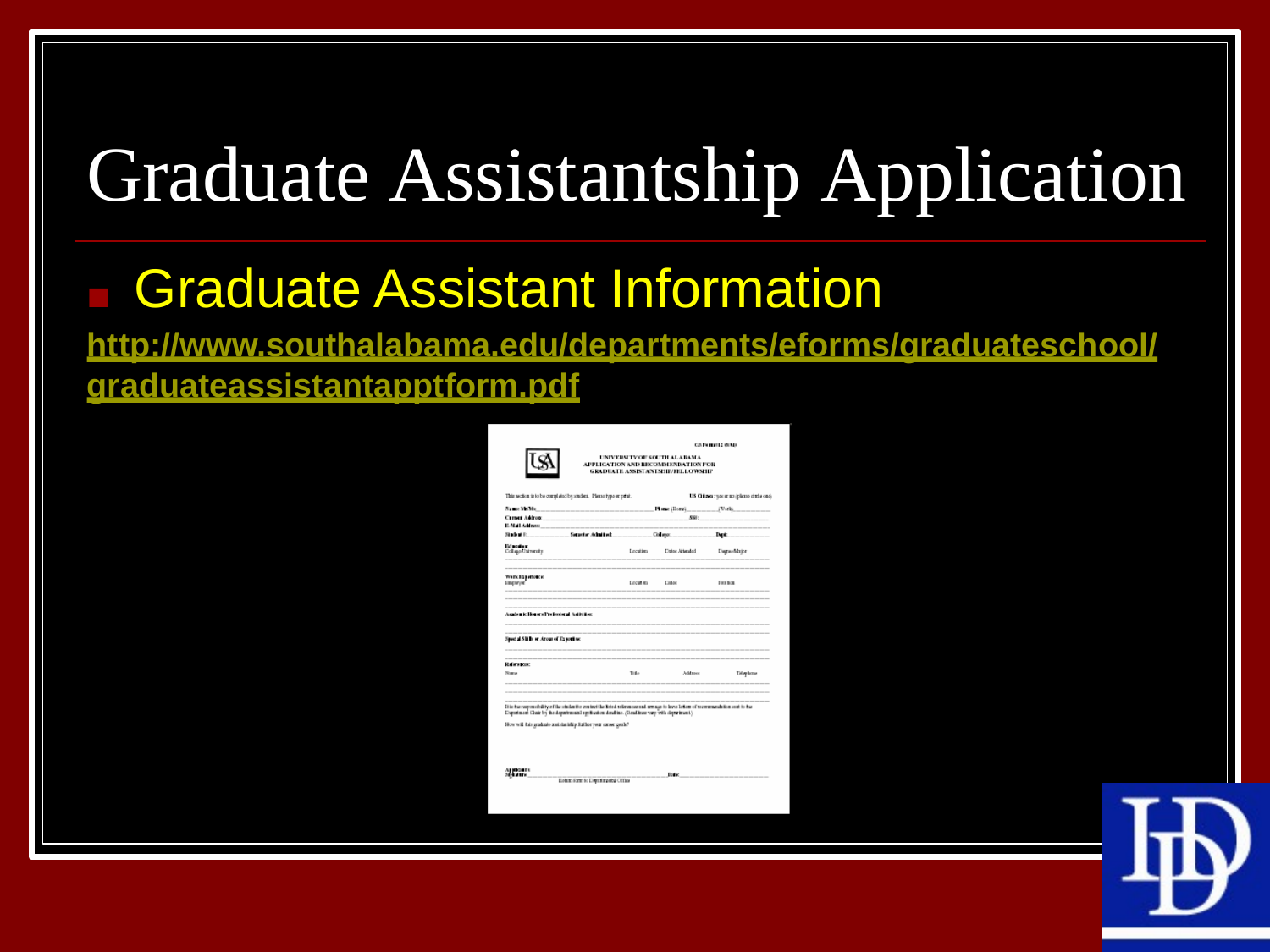## A Very Frequently Asked Question

#### **2.What do instructional designers get paid?**

- **Instructional designers work in so many different settings and in different jobs that starting and advanced salaries vary widely**
- **ID salaries are generally competitive with other related fields**

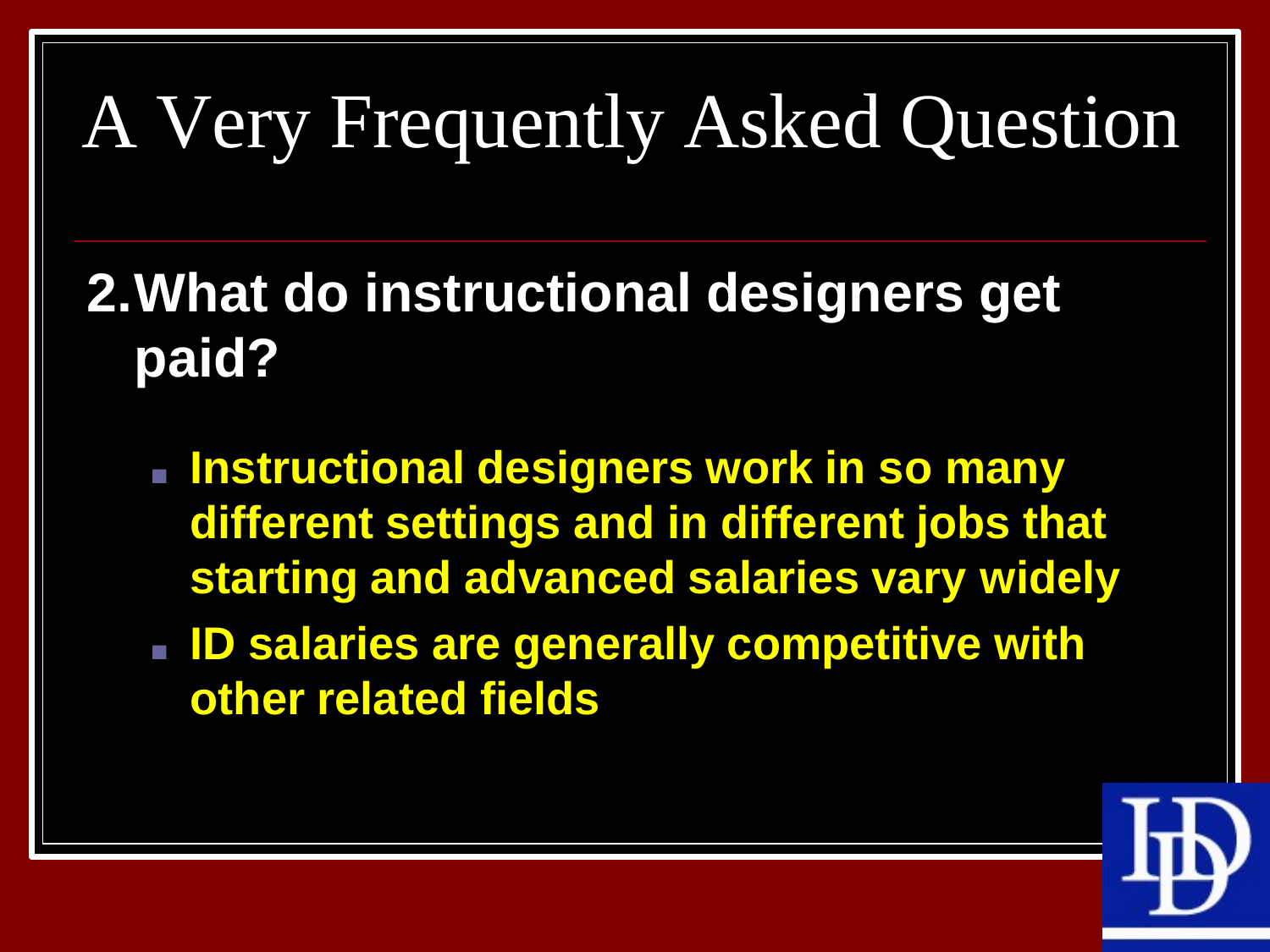#### Naturally Frequently Asked Question

- **3. Are any courses online? YES!**
	- **Master's degree can be completed entirely online or through online and oncampus courses.**
	- **Ph.D. has many online courses available, but can not be completed entirely online**

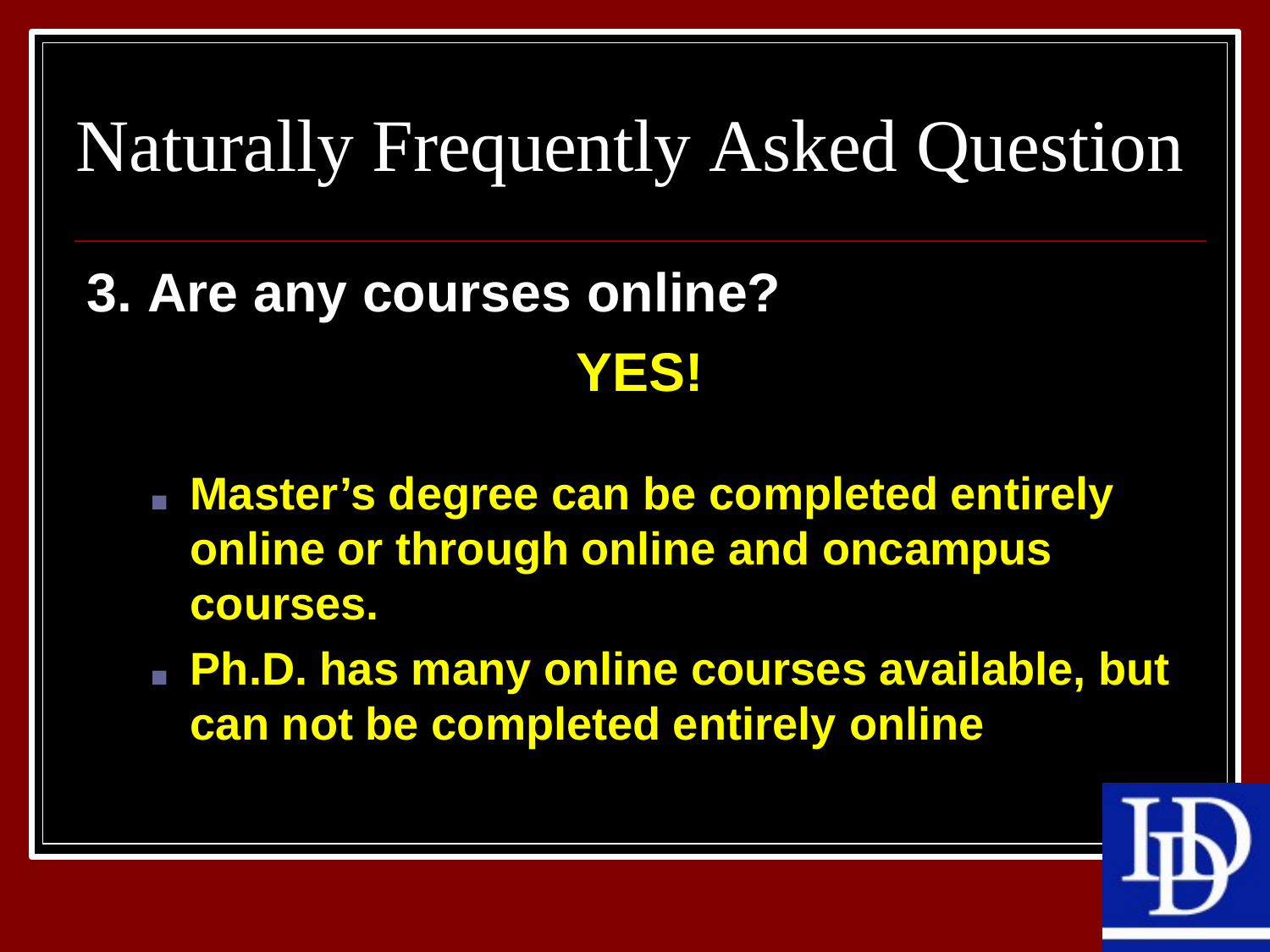# Online Courses USA Online Homepage **<https://ecampus.southalabama.edu/> IDD Master's Degree Online https://www.southalabama.edu/colleges/ceps/cins/idd-ms.html**



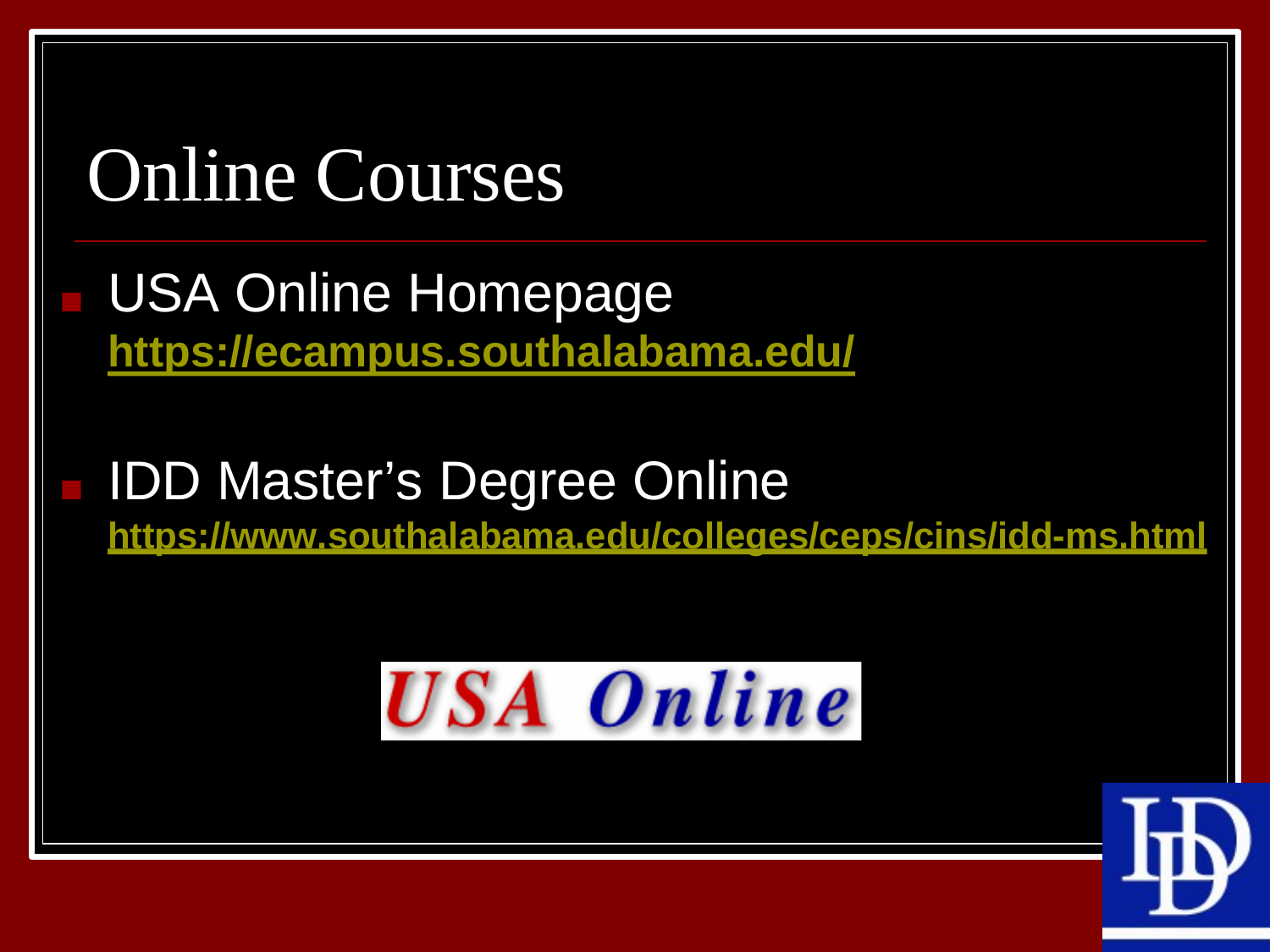### Other Questions?

#### **Anything else you want to know about:**

■ **Instructional Design field**

■ **USA**

■ **IDD Program**

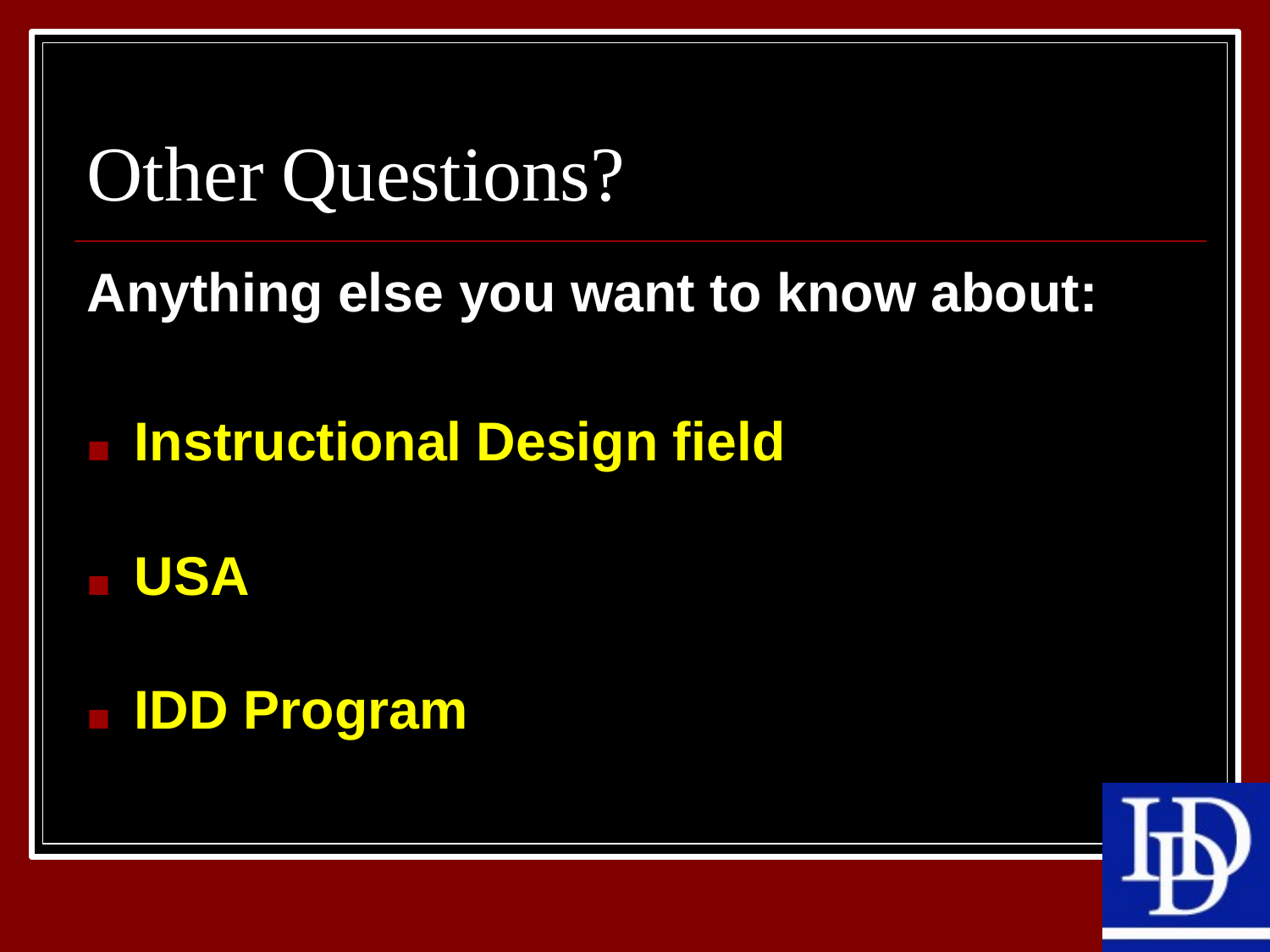#### For More Information

**University of South Alabama College of Education and Professional Studies Instructional Design & Development UCOM 3800 Mobile, AL 36688 251-380-2861**

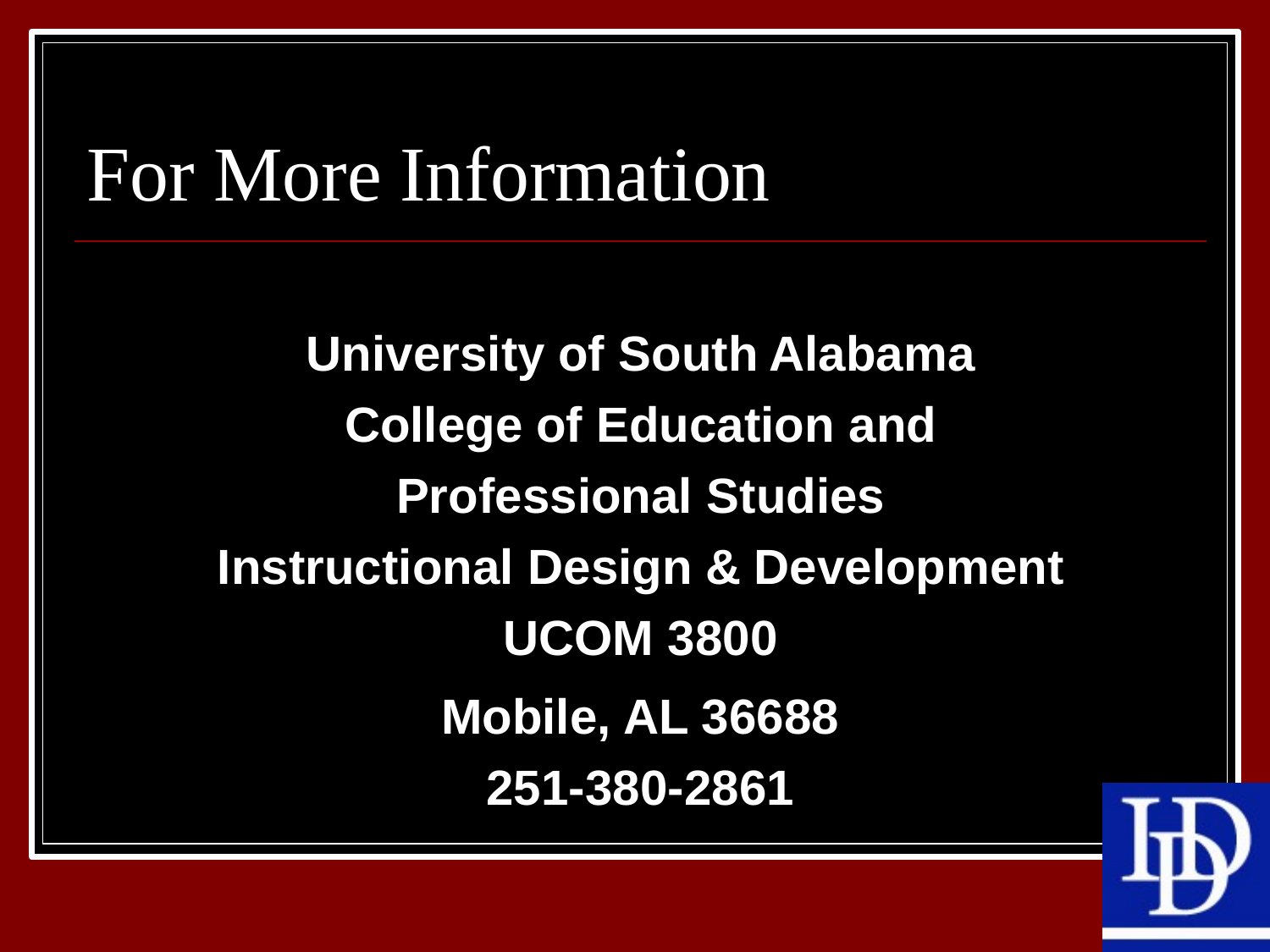### More Information Online

Websites: College of Education & Professional Studies [https://www.southalabama.edu/colleges/ceps/](https://www.southalabama.edu/colleges/ceps)

Instructional Design & Development [http://www.southalabama.edu/colleges/ceps/cins/idd](http://www.southalabama.edu/colleges/ceps/cins/idd-main.html)main.html